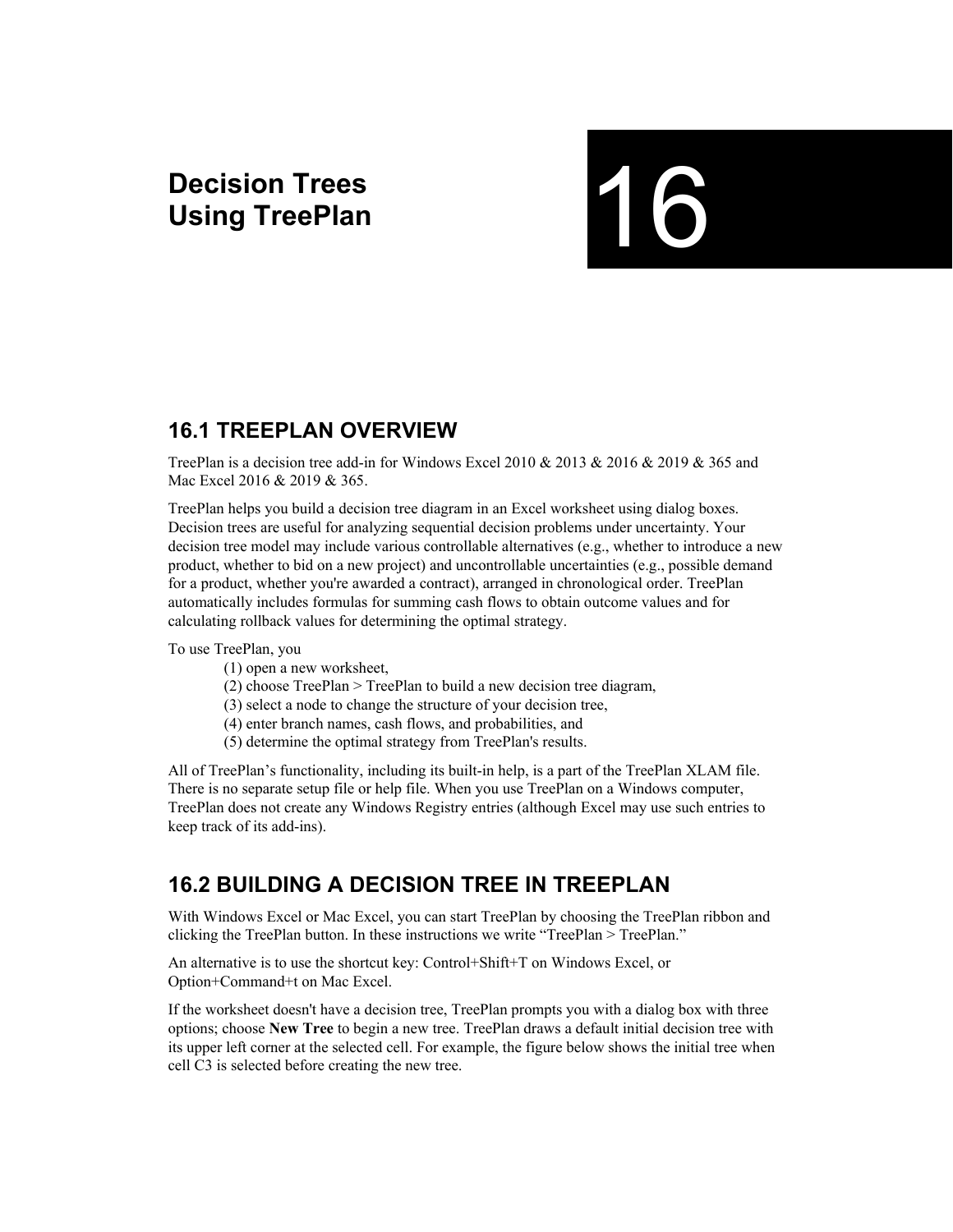TreePlan writes over existing values in the spreadsheet, so begin your tree to the right of the area where your data is stored.

It is very important that you **do not add or delete rows or columns in the tree-diagram area.** If you do, you will not be able to modify the structure of your decision tree.

| Figure 16.1 TreePlan Initial Default Decision Tree |  |  |  |
|----------------------------------------------------|--|--|--|
|                                                    |  |  |  |

|                     | в |            |   | Е |               | G | Η           |  |
|---------------------|---|------------|---|---|---------------|---|-------------|--|
|                     |   |            |   |   |               |   |             |  |
| $\overline{ }$<br>z |   |            |   |   |               |   |             |  |
| 3                   |   |            |   |   |               |   |             |  |
| 4                   |   |            |   |   | Alternative 1 |   |             |  |
| 5                   |   |            |   |   |               |   |             |  |
| 6                   |   |            |   |   |               |   | $\mathbf 0$ |  |
| 7                   |   |            |   |   |               |   |             |  |
| 8                   |   |            | 0 |   |               |   |             |  |
| 9                   |   |            |   |   | Alternative 2 |   |             |  |
| 10                  |   |            |   |   |               |   |             |  |
| $\overline{A}$      |   | ---------- |   |   |               |   |             |  |
| 12<br>÷             |   |            |   |   |               |   |             |  |

Build your tree by using TreePlan to add or modify branches or nodes in the default tree. .<br>the default tree

To change the branch labels or probabilities, click on the cell containing the label or probability and type the new label or probability.

To modify the structure of the tree (for example, to add or delete branches or nodes in the tree), select the node (or the cell containing the node) in the tree you want to modify, and choose TreePlan > TreePlan. TreePlan will then present a dialog box showing the available commands.

For example, to add an event node to the top branch of the tree shown above, select cell H5 or select the triangle shape, and choose TreePlan > TreePlan. TreePlan then presents this dialog box.

Figure 16.2 TreePlan Terminal Node Dialog Box

| C Paste subtree | Change to decision node<br>C Change to event node<br>C Remove previous branch | <b>Branches</b><br>$\cap$ One<br>G Two<br>C Three<br>$C$ Four |
|-----------------|-------------------------------------------------------------------------------|---------------------------------------------------------------|
| OK              | Cancel                                                                        | $C$ Five                                                      |
| Help            | Options                                                                       | Select                                                        |

To add an event node to the branch, we change the selected terminal node to an event node by selecting **Change to event node** in the dialog box, selecting the number of branches (here two), and pressing OK. TreePlan then redraws the tree with a chance node in place of the terminal node.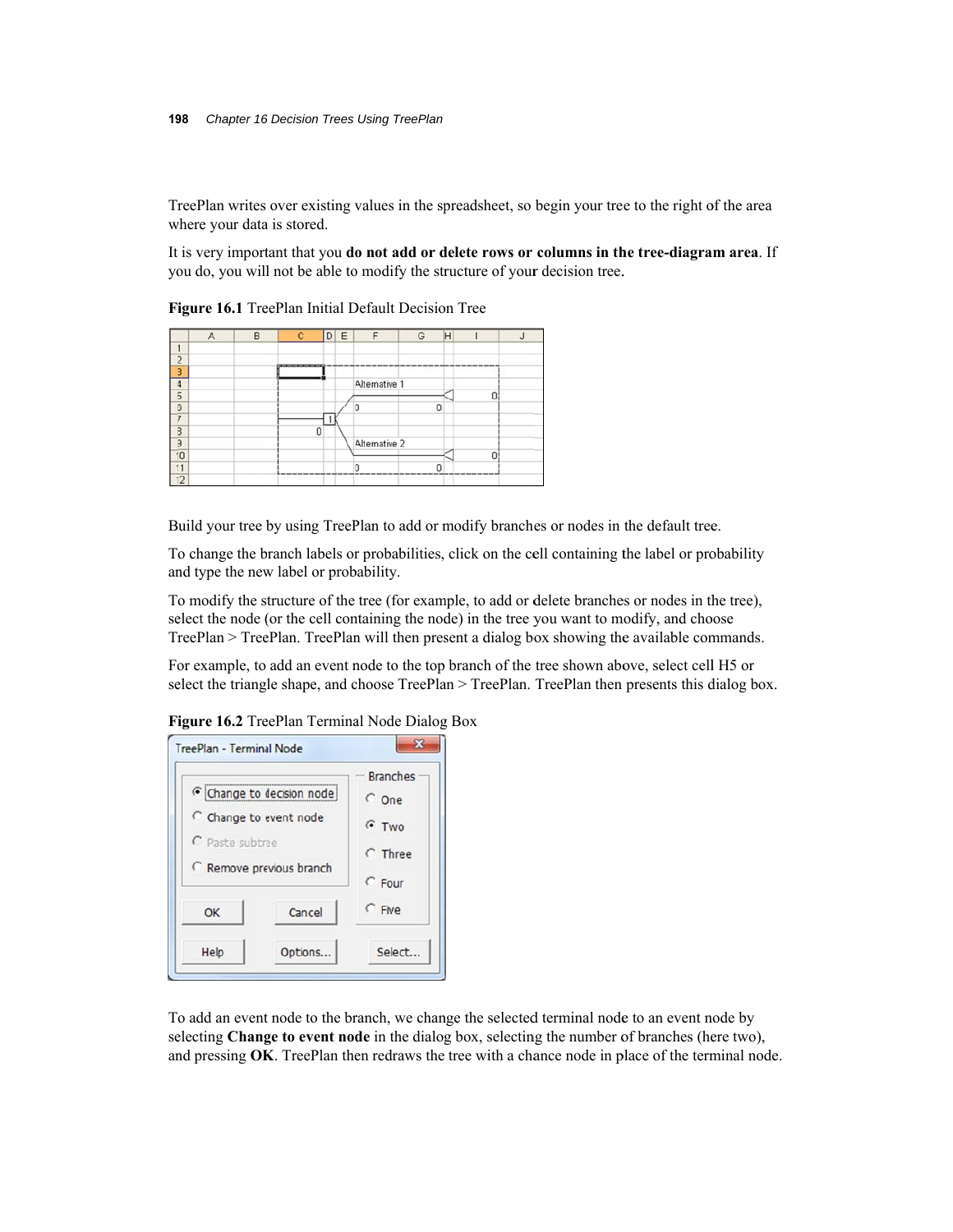|                | A | B | C | D              | E | F             | G | н           | J              | K | L | M              | N |
|----------------|---|---|---|----------------|---|---------------|---|-------------|----------------|---|---|----------------|---|
| 1              |   |   |   |                |   |               |   |             |                |   |   |                |   |
| $\overline{2}$ |   |   |   |                |   |               |   |             |                |   |   |                |   |
| $\overline{3}$ |   |   |   |                |   |               |   |             | 0.5            |   |   |                |   |
| $\sqrt{4}$     |   |   |   |                |   |               |   |             | Outcome 3      |   |   |                |   |
| 5              |   |   |   |                |   |               |   |             |                |   |   | O              |   |
| 6              |   |   |   |                |   | Alternative 1 |   |             | O              |   | 0 |                |   |
| 7              |   |   |   |                |   |               |   |             |                |   |   |                |   |
| 8              |   |   |   |                |   |               |   | $\mathbf 0$ | 0.5            |   |   |                |   |
| 9              |   |   |   |                |   |               |   |             | Outcome 4      |   |   |                |   |
| 10             |   |   |   |                |   |               |   |             |                |   |   | $\Omega$       |   |
| 11             |   |   |   |                |   |               |   |             | $\overline{0}$ |   | 0 |                |   |
| 12             |   |   |   | $\overline{0}$ |   |               |   |             |                |   |   |                |   |
| 13             |   |   |   |                |   |               |   |             |                |   |   |                |   |
| 14             |   |   |   |                |   | Alternative 2 |   |             |                |   |   |                |   |
| 15             |   |   |   |                |   |               |   |             |                |   |   | $\overline{0}$ |   |
| 16             |   |   |   |                |   |               |   | 0           |                |   |   |                |   |
| 17             |   |   |   |                |   |               |   |             |                |   |   |                |   |

Figure 16.3 Initial Decision Tree Diagram

The dialog boxes presented by TreePlan vary depending on what you have selected when you choose TreePlan > TreePlan.

With an event node selected, the dialog box shown below is presented when you choose TreePlan > TreePlan, A similar dialog box is presented when you select a decision node. If you want to add a branch to the selected node, choose Add branch and press OK. If you want to insert a decision or event node before the selected node, choose Insert decision or Insert event and press OK. To get a description of the available commands, click on the Help button.





The Copy subtree command is particularly useful when building large trees. If two or more parts of the tree are similar, you can copy and paste "subtrees" rather than building up each part separately. To copy a subtree, select the node at the root of the subtree and choose Copy subtree. This tells TreePlan to copy the selected node and everything to the right of it in the tree. To paste this subtree, select a terminal node and choose **Paste subtree**. TreePlan then duplicates the specified subtree at the selected terminal node.

Since TreePlan decision trees are built directly in Excel, you can use Excel's commands to format your tree. For example, you can use bold or italic fonts for branch labels. Select the cells you want to format and change them using Excel's formatting commands. To help you, TreePlan provides a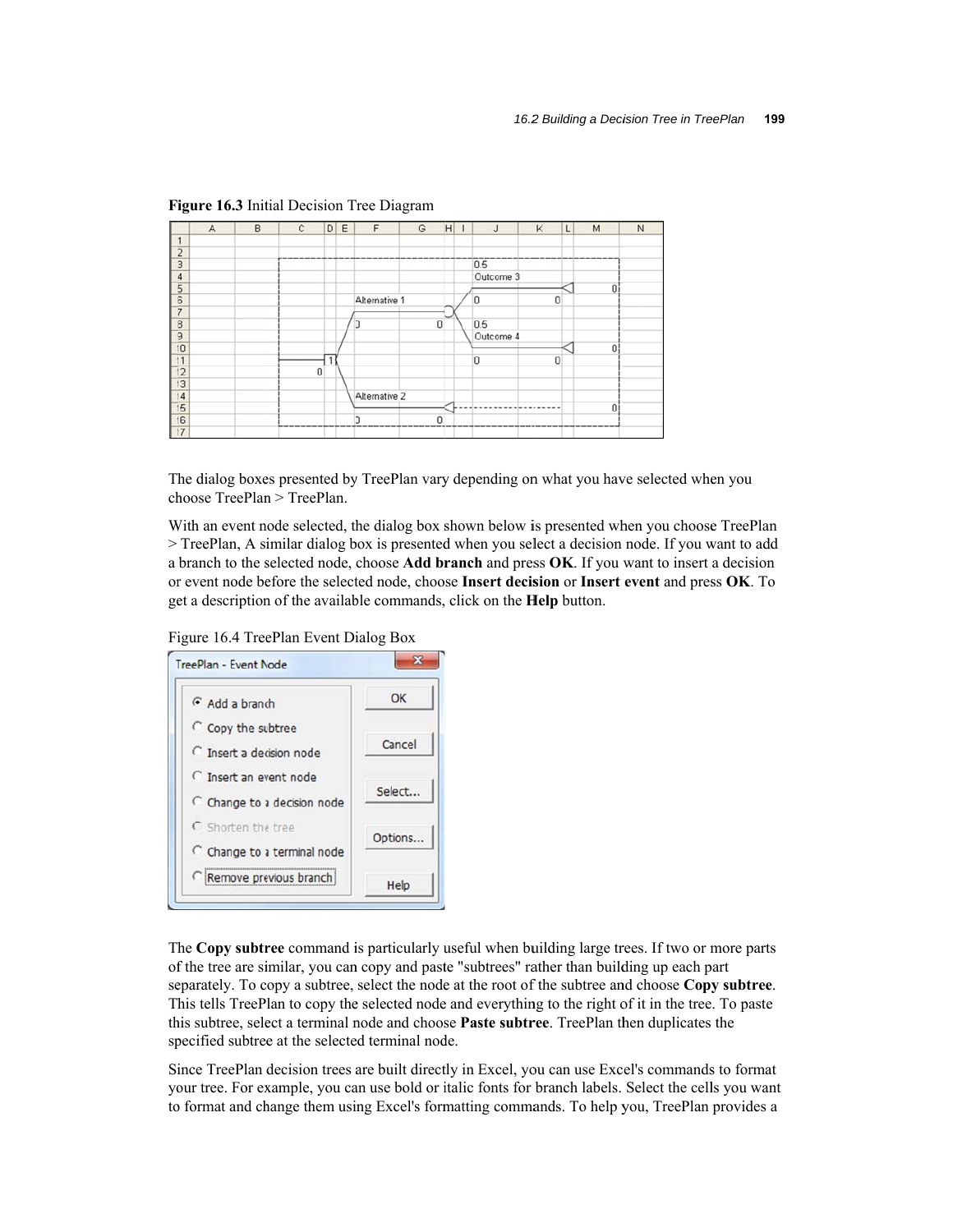Select dialog box that appears when you choose TreePlan > TreePlan without a node selected. You can also bring up this dialog box by pressing the **Select** button on the **Node** dialog box. From here, you can select all items of a particular type in the tree. For example, if you choose **Probabilities** and press OK, TreePlan selects all cells containing probabilities in the tree. You can then format all of the probabilities simultaneously using Excel's formatting commands.

## **16.3 ANATOMY OF A TREEPLAN DECISION TREE**

An example of a TreePlan decision tree is shown below. In the example, a firm must decide (1) whether to prepare a proposal for a possible contract and  $(2)$  which method to use to satisfy the contract. The tree consists of decision nodes, event nodes and terminal nodes connected by branches. Each branch is surrounded by cells containing formulas, cell references, or labels pertaining to that branch. You may edit the labels, probabilities, and partial cash flows associated with each branch. The partial cash flows are the amount the firm "gets paid" to go down that branch. For the scenario with terminal value \$30,000, the firm pays \$50,000 if it decides to prepare the proposal, receives \$250,000 up front if awarded the contract, spends \$50,000 to try the electronic method, and spends \$120,000 on the mechanical method if the electronic method fails.





The trees are "solved" using formulas embedded in the spreadsheet. The *terminal values* sum all the partial cash flows along the path leading to that terminal node. The tree is then "rolled back" by computing expected values at event nodes and by maximizing at decision nodes; the rollback EVs appear next to each node and show the expected value at that point in the tree. The numbers in the decision nodes indicate which alternative is optimal for that decision. In the example, the "1" in the first decision node indicates that it is optimal to prepare the proposal, and the "2" in the second decision node indicates the firm should try the electronic method because that alternative leads to a higher expected value, \$90,000, than the mechanical method, \$80,000.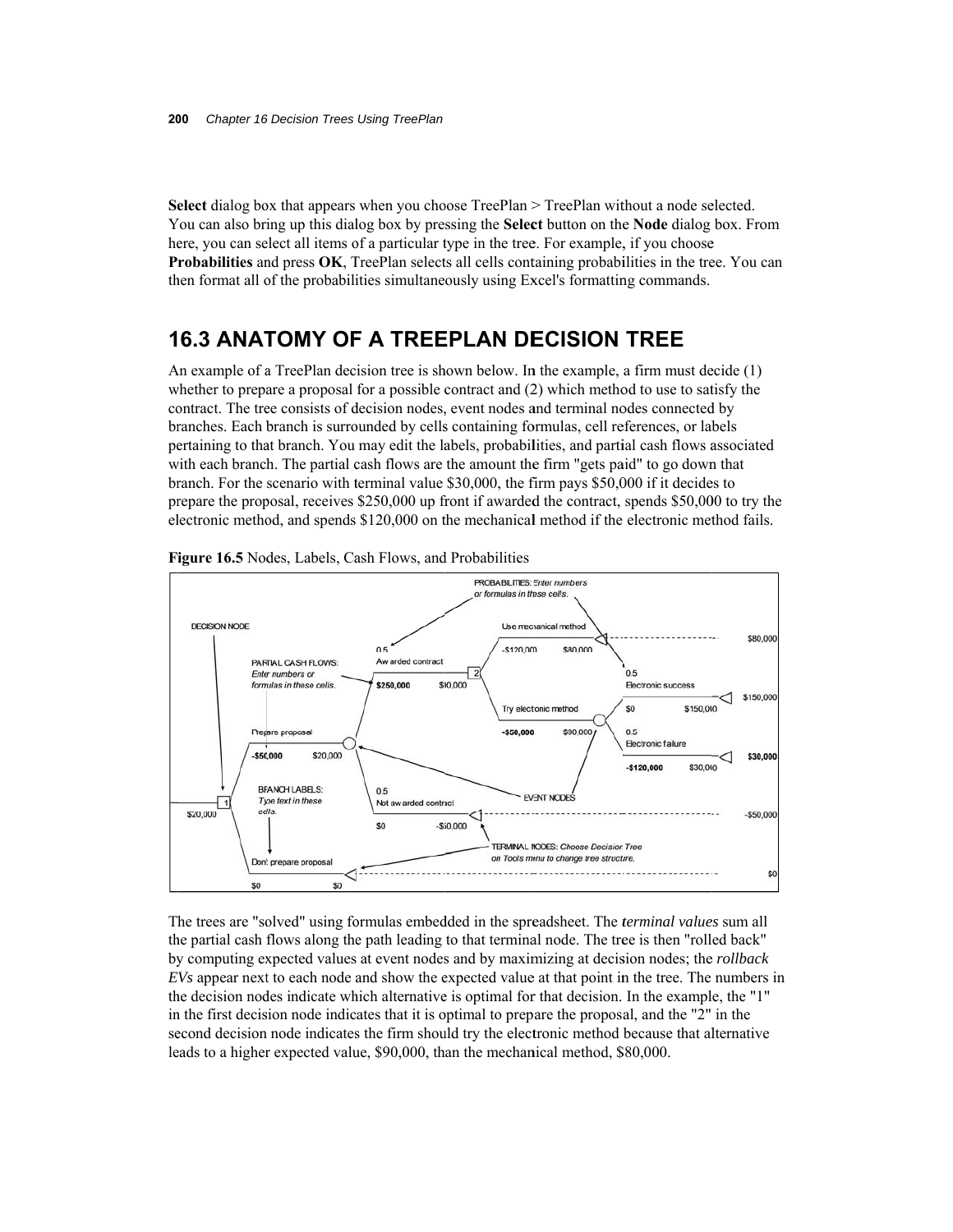

Figure 16.6 Terminal Values, Rollback EVs, and Choice Indicators

TreePlan has a few options that control the way calculations are done in the tree. To select these options, press the **Options** button in any of TreePlan's dialog boxes. The first choice is whether to Use Expected Values or Use Exponential Utility Function for computing certain equivalents. The default is to rollback the tree using expected values. If you choose to use exponential utilities, TreePlan will compute utilities of endpoint cash flows at the terminal nodes and compute expected utilities instead of expected values at event nodes. Expected utilities are calculated in the cell below the certain equivalents. You may also choose to **Maximize** (profits) or **Minimize** (costs) at decision nodes; the default is to maximize profits. If you choose to minimize costs instead, the cash flows are interpreted as costs, and decisions are made by choosing the minimum expected value or certain equivalent rather than the maximum. See the Help file for details on these options.

When you choose to change the tree structure or select a TreePlan option (e.g.,  $min/max$ ), TreePlan first saves the values in the branch name cell, the partial cash flow cell, and the probability cell.

When TreePlan redraws the tree, it enters those saved values and it re-enters formulas for terminal values (sum of partial cash flows), rollback certainty equivalents, and decision node choice indicators.

If you are not using the sum-of-cash-flows formulas for terminal values and if you want to retain your own specific terminal values when TreePlan redraws the tree, enter your terminal value in the partial cash flow cell immediately prior to each terminal node.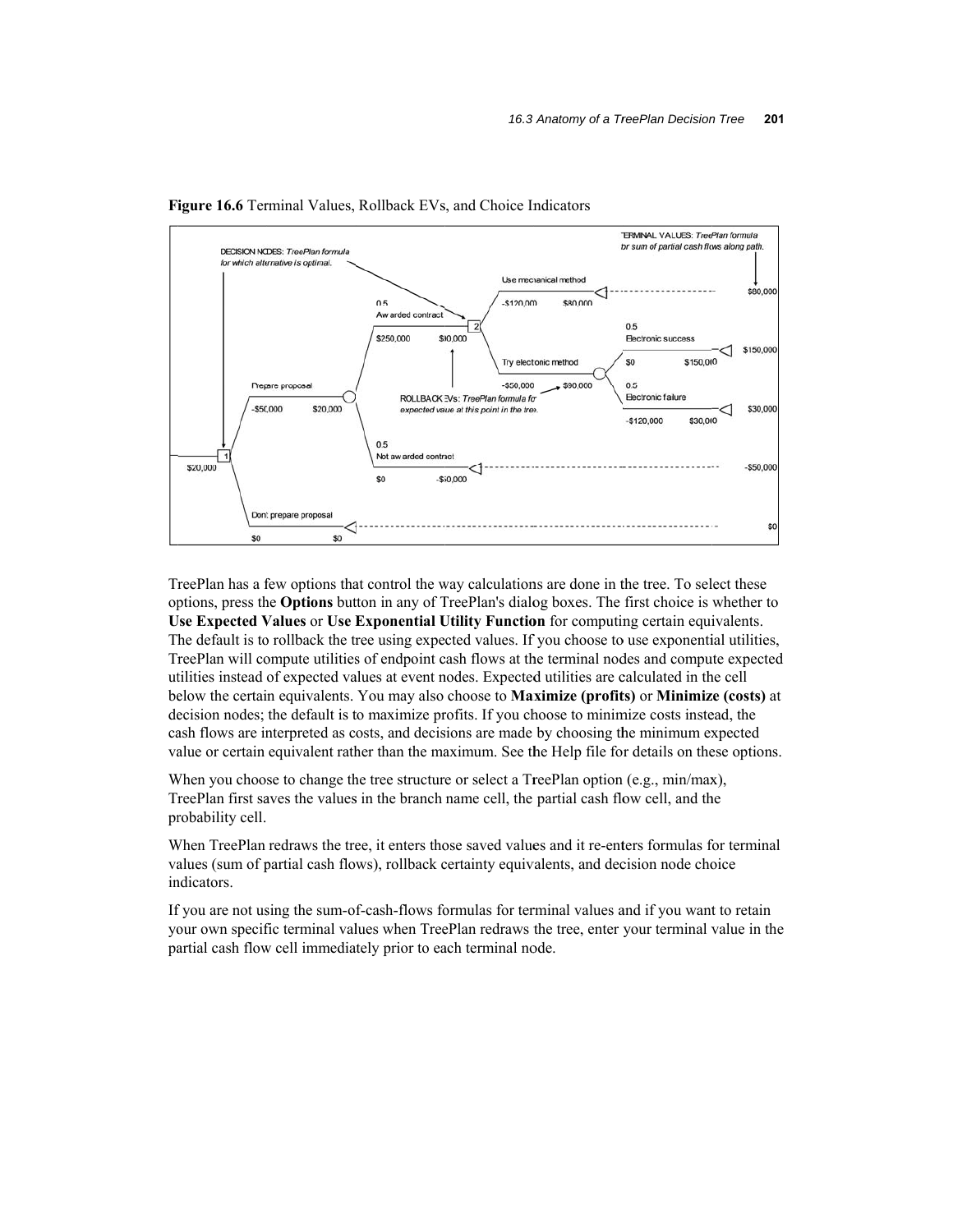## **16.4 TREEPLAN INPUTS AND FORMULAS**



**Figure 16.7** Influence Chart of TreePlan Inputs and Formulas

**Figure 16.8** Explanation of Formulas

| Location                                    | Formula                                                                                                                            |
|---------------------------------------------|------------------------------------------------------------------------------------------------------------------------------------|
| <b>Endpoint Value</b><br>at Terminal Node   | SUM of branch cash flows                                                                                                           |
| <b>Rollback Value</b><br>at Event Node      | <b>IF probabilities SUM to</b><br>approximately one, then SUM the<br>products of probabilities times<br>subsequent rollback values |
| <b>Rollback Value</b><br>at Decision Node   | MAX or MIN of subsequent rollback<br>values                                                                                        |
| <b>Choice Indicator</b><br>at Decision Node | <b>Nested IF functions</b>                                                                                                         |

## **16.5 STEP-BY-STEP TREEPLAN TUTORIAL**

A decision tree can be used as a model for a sequential decision problem under uncertainty. A decision tree describes graphically the decisions to be made, the events that may occur, and the outcomes associated with combinations of decisions and events. Probabilities are assigned to the events, and values are determined for each outcome. A major goal of the analysis is to determine the best decisions.

Decision tree models include such concepts as nodes, branches, terminal values, strategy, payoff distribution, certain equivalent, and the rollback method. The following problem illustrates the basic concepts.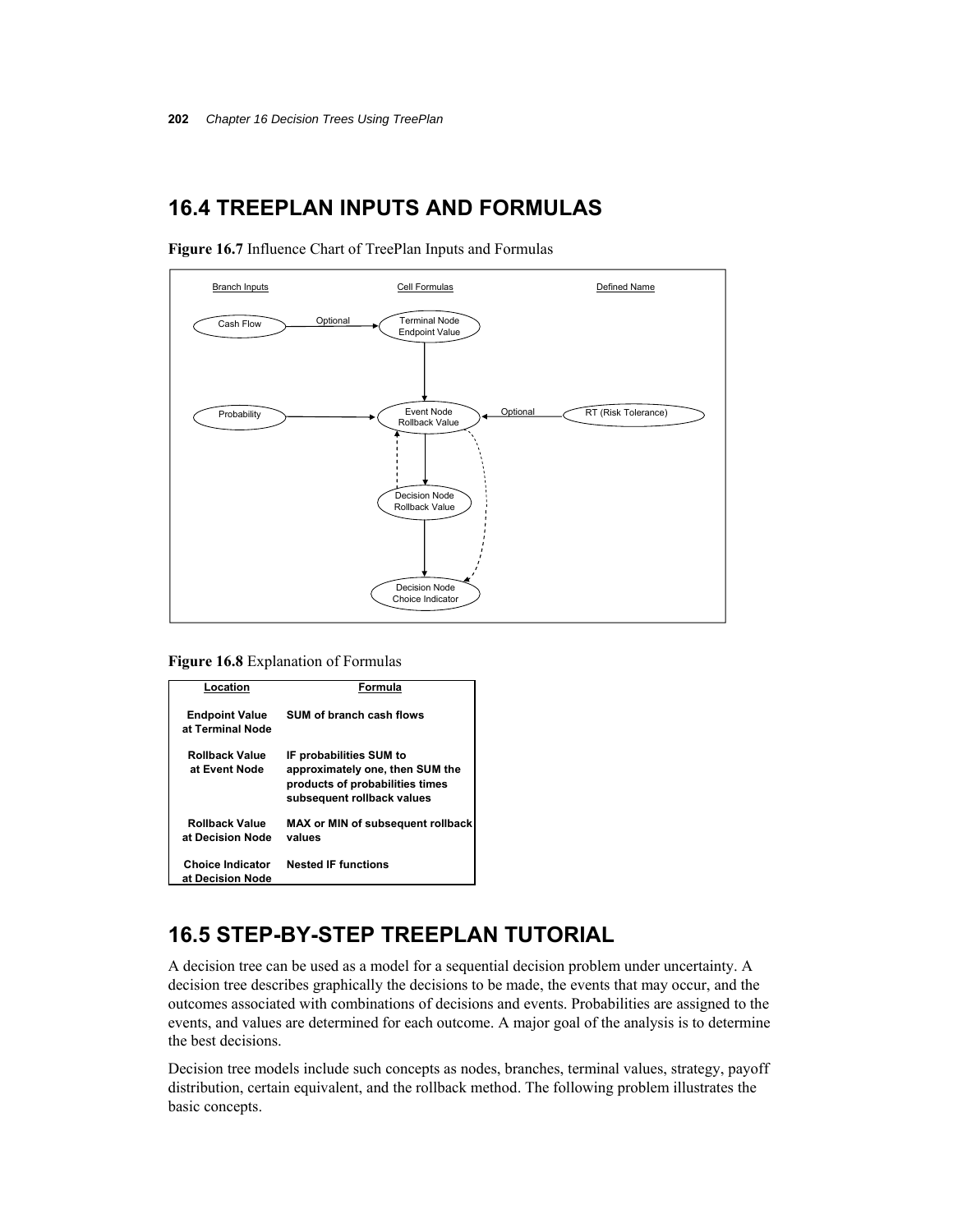#### **DriveTek Problem**

DriveTek Research Institute discovers that a computer company wants a new storage device for a proposed new computer system. Since the computer company does not have research people available to develop the new storage device, it will subcontract the development to an independent research firm. The computer company has offered a fee of \$250,000 for the best proposal for developing the new storage device. The contract will go to the firm with the best technical plan and the highest reputation for technical competence.

DriveTek Research Institute wants to enter the competition. Management estimates a cost of \$50,000 to prepare a proposal with a fifty-fifty chance of winning the contract.

However, DriveTek's engineers are not sure about how they will develop the storage device if they are awarded the contract. Three alternative approaches can be tried. The first approach is a mechanical method with a cost of \$120,000, and the engineers are certain they can develop a successful model with this approach. A second approach involves electronic components. The engineers estimate that the electronic approach will cost only \$50,000 to develop a model of the storage device, but with only a 50 percent chance of satisfactory results. A third approach uses magnetic components; this costs \$80,000, with a 70 percent chance of success.

DriveTek Research can work on only one approach at a time and has time to try only two approaches. If it tries either the magnetic or electronic method and the attempt fails, the second choice must be the mechanical method to guarantee a successful model.

The management of DriveTek Research needs help in incorporating this information into a decision to proceed or not.

[Source: The storage device example is adapted from Spurr and Bonini, *Statistical Analysis for Business Decisions*, Irwin.]

#### **Nodes and Branches**

Decision trees have three kinds of nodes and two kinds of branches. A decision node is a point where a choice must be made; it is shown as a square. The branches extending from a decision node are decision branches, each branch representing one of the possible alternatives or courses of action available at that point. The set of alternatives must be mutually exclusive (if one is chosen, the others cannot be chosen) and collectively exhaustive (all possible alternatives must be included in the set).

There are two major decisions in the DriveTek problem. First, the company must decide whether or not to prepare a proposal. Second, if it prepares a proposal and is awarded the contract, it must decide which of the three approaches to try to satisfy the contract.

An event node is a point where uncertainty is resolved (a point where the decision maker learns about the occurrence of an event). An event node, sometimes called a "chance node," is shown as a circle. The event set consists of the event branches extending from an event node, each branch representing one of the possible events that may occur at that point. The set of events must be mutually exclusive (if one occurs, the others cannot occur) and collectively exhaustive (all possible events must be included in the set). Each event is assigned a subjective probability; the sum of probabilities for the events in a set must equal one.

The three sources of uncertainty in the DriveTek problem are: whether it is awarded the contract or not, whether the electronic approach succeeds or fails, and whether the magnetic approach succeeds or fails.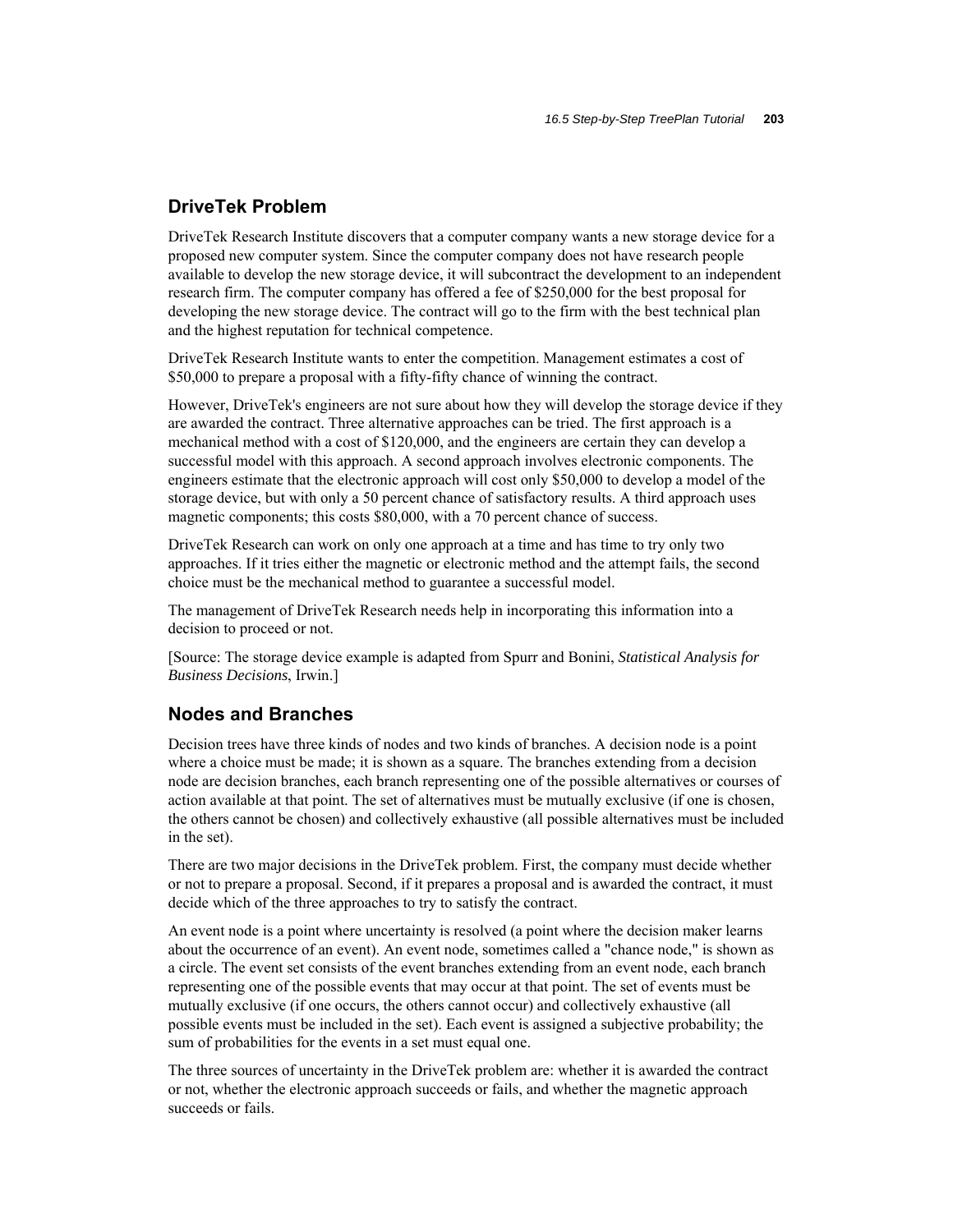In general, decision nodes and branches represent the controllable factors in a decision problem; event nodes and branches represent uncontrollable factors.

Decision nodes and event nodes are arranged in order of subjective chronology. For example, the position of an event node corresponds to the time when the decision maker learns the outcome of the event (not necessarily when the event occurs).

The third kind of node is a terminal node, representing the final result of a combination of decisions and events. Terminal nodes are the endpoints of a decision tree, shown as the end of a branch on hand-drawn diagrams and as a triangle on computer-generated diagrams.

The following table shows the three kinds of nodes and two kinds of branches used to represent a decision tree.

| <b>Figure 16.9 Nodes and Symbols</b> |                |                 |                   |
|--------------------------------------|----------------|-----------------|-------------------|
| Type of Node                         | Written Symbol | Computer Symbol | Node Successor    |
| Decision                             | square         | square          | decision branches |
| Event                                | circle         | circle          | event branches    |
| Terminal                             | endpoint       | triangle or bar | terminal value    |

## **Terminal Values**

Each terminal node has an associated terminal value, sometimes called a payoff value, outcome value, or endpoint value. Each terminal value measures the result of a *scenario*: the sequence of decisions and events on a unique path leading from the initial decision node to a specific terminal node.

To determine the terminal value, one approach assigns a cash flow value to each decision branch and event branch and then sum the cash flow values on the branches leading to a terminal node to determine the terminal value. In the DriveTek problem, there are distinct cash flows associated with many of the decision and event branches. Some problems require a more elaborate value model to determine the terminal values.

The following diagram shows the arrangement of branch names, probabilities, and cash flow values on an unsolved tree.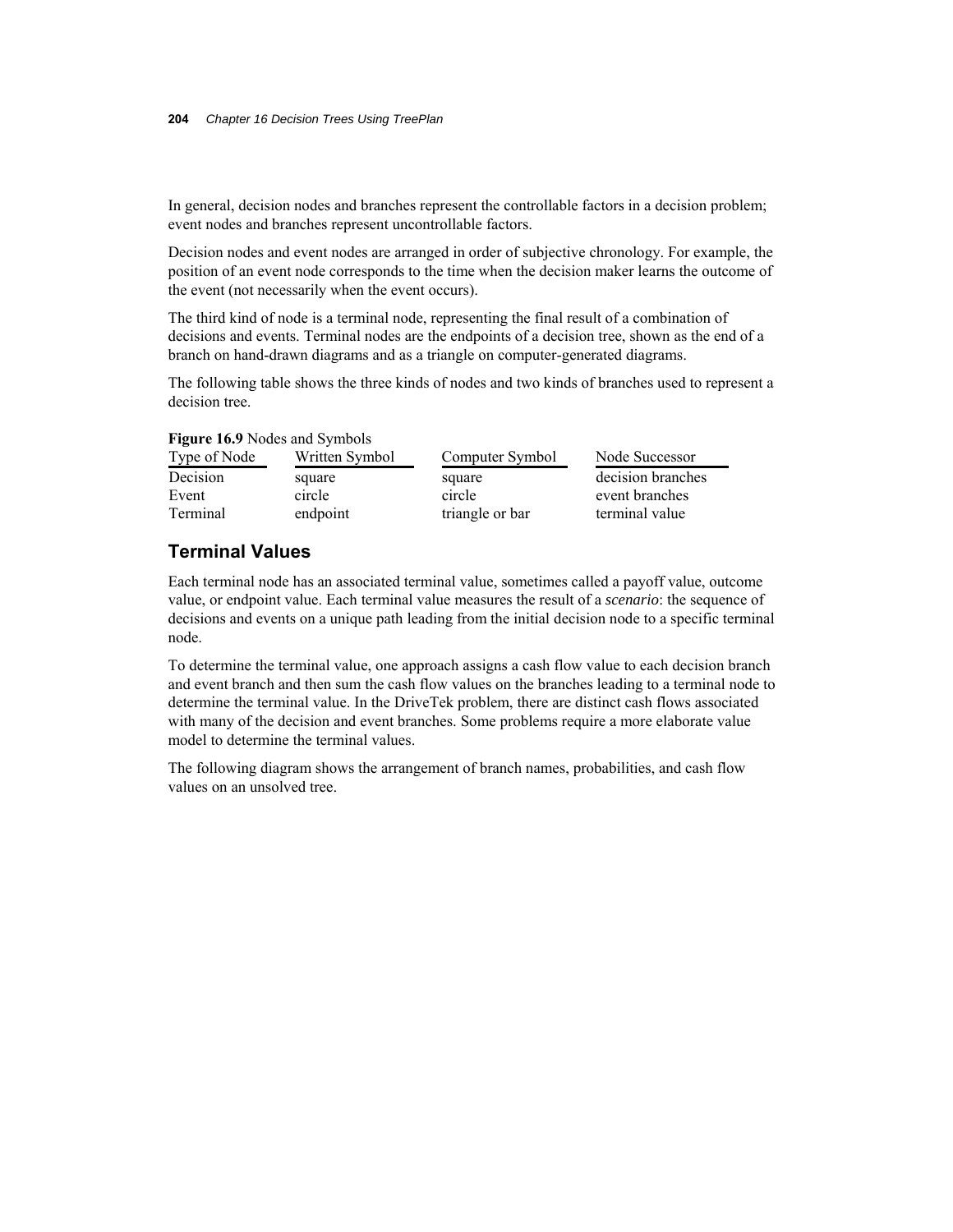



To build the decision tree, you use TreePlan's dialog boxes to develop the structure. You enter a branch name, branch cash flow, and branch probability (for an event) in the cells above and below the left side of each branch. As you build the tree diagram, TreePlan enters formulas in other cells.

## **Building the Tree Diagram**

- 1. Start with a new blank worksheet.
- 2. Select cell A1. Choose TreePlan > TreePlan. In the TreePlan New Tree dialog box, click the New Tree button. A decision node with two branches appears.

#### Figure 16.11 TreePlan New Tree Dialog Box

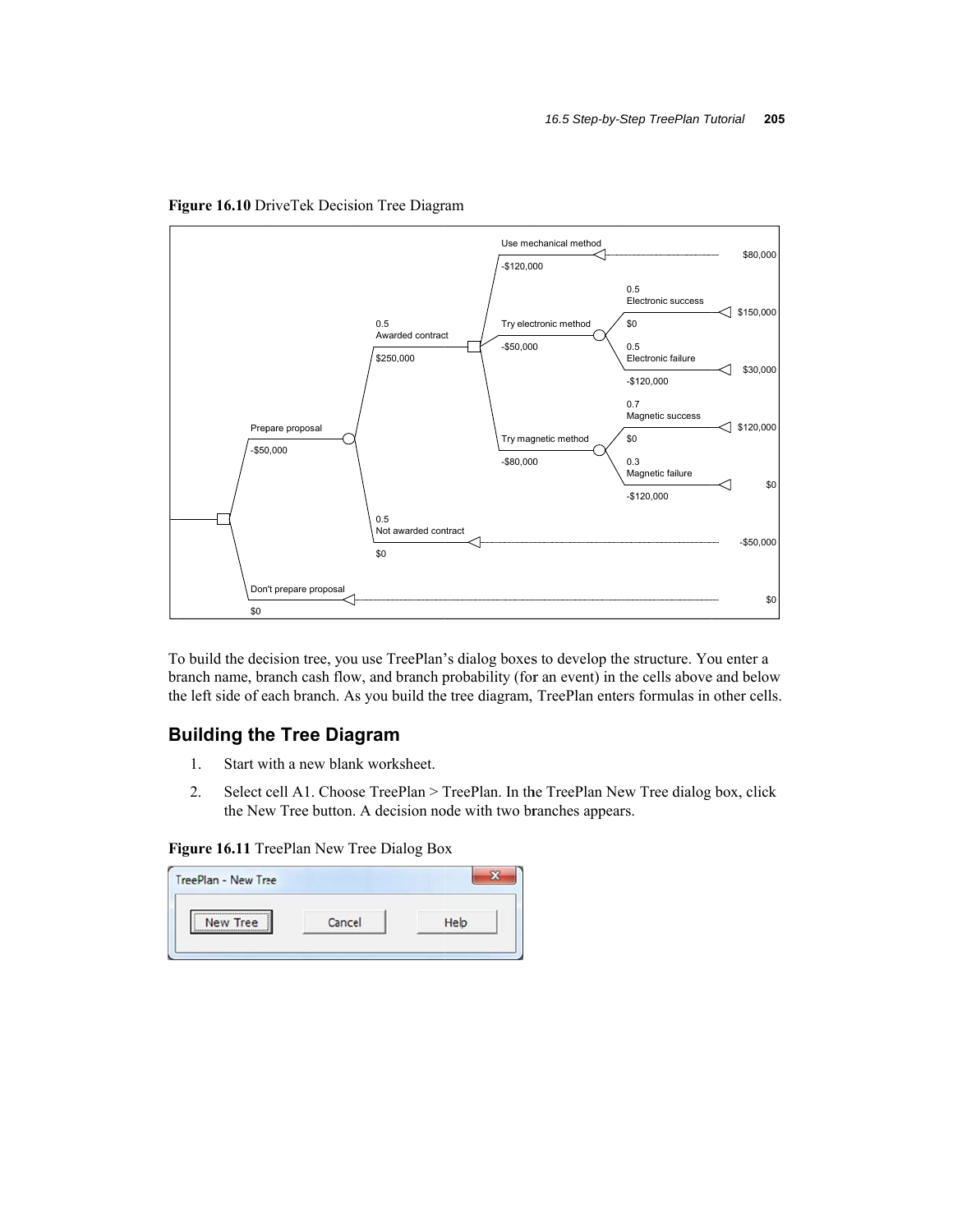|   | В | C |               | F | ↷ |
|---|---|---|---------------|---|---|
|   |   |   |               |   |   |
| 2 |   |   | Alternative 1 |   |   |
| 3 |   |   |               |   |   |
|   |   |   |               |   |   |
| 5 |   |   |               |   |   |
| 6 |   |   |               |   |   |
|   |   |   | Alternative 2 |   |   |
| 8 |   |   |               |   |   |
| g |   |   |               |   |   |

Figure 16.12 Initial Decision Tree Diagram

Select cell D2, and enter Prepare proposal. Select cell D4, and enter -50000. Select cell  $3.$ D7, and enter Don't prepare proposal.

|   | в | C |                        | E        | F | G        |
|---|---|---|------------------------|----------|---|----------|
|   |   |   |                        |          |   |          |
| 2 |   |   | Prepare proposal       |          |   |          |
| 3 |   |   |                        |          |   | $-50000$ |
|   |   |   | $-50000$               | $-50000$ |   |          |
| 5 |   |   |                        |          |   |          |
| 6 |   |   |                        |          |   |          |
|   |   |   | Don't prepare proposal |          |   |          |
| 8 |   |   |                        |          |   |          |
| 9 |   |   |                        |          |   |          |

Figure 16.13 Branch Names and Cash Flow

 $4.$ Select cell F3. Choose TreePlan > TreePlan. In the TreePlan Terminal Node dialog box, select Change To Event Node, select Two Branches, and click OK. The tree is redrawn.

Figure 16.14 TreePlan Terminal Node Dialog Box

|                 | C Change to decision node | <b>Branches</b><br>$\cap$ One |
|-----------------|---------------------------|-------------------------------|
|                 | Change to event node      | $C$ Two                       |
| C Paste subtree | C Remove previous branch  | C Three                       |
|                 |                           | $C$ Four                      |
| OK              | Cancel                    | $C$ Five                      |
| Help            | Options                   | Select                        |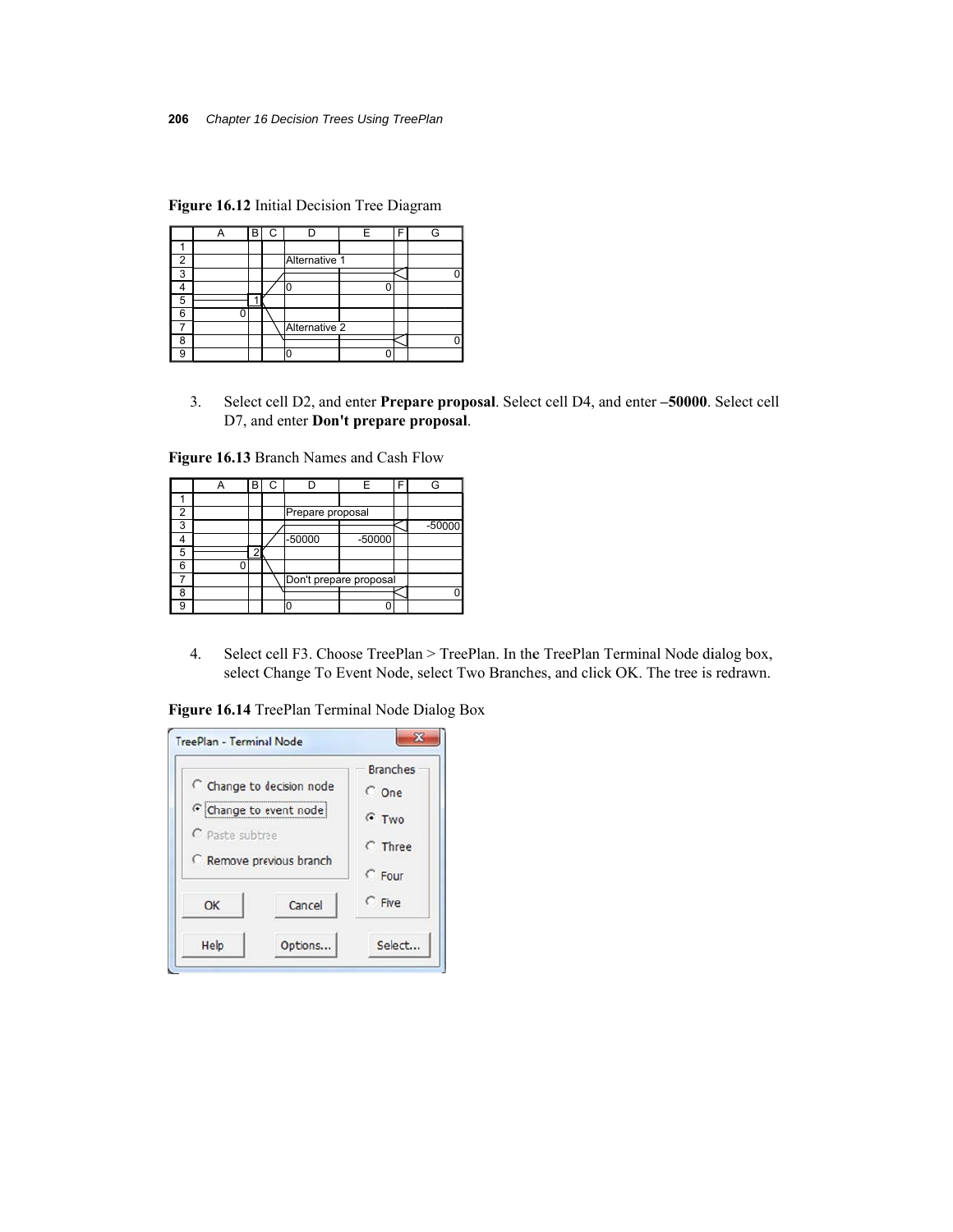|                | A | В              | С | D                | E                      | F | G | н         |          | J | ĸ        |
|----------------|---|----------------|---|------------------|------------------------|---|---|-----------|----------|---|----------|
| 4              |   |                |   |                  |                        |   |   | 0.5       |          |   |          |
| $\overline{2}$ |   |                |   |                  |                        |   |   | Outcome 3 |          |   |          |
| 3              |   |                |   |                  |                        |   |   |           |          |   | $-50000$ |
| 4              |   |                |   | Prepare proposal |                        |   |   | 0         | $-50000$ |   |          |
| 5              |   |                |   |                  |                        |   |   |           |          |   |          |
| 6              |   |                |   | $-50000$         | $-50000$               |   |   | 0.5       |          |   |          |
| 7              |   |                |   |                  |                        |   |   | Outcome 4 |          |   |          |
| 8              |   |                |   |                  |                        |   |   |           |          |   | $-50000$ |
| 9              |   | $\overline{2}$ |   |                  |                        |   |   | 0         | $-50000$ |   |          |
| 10             | O |                |   |                  |                        |   |   |           |          |   |          |
| 11             |   |                |   |                  |                        |   |   |           |          |   |          |
| 12             |   |                |   |                  | Don't prepare proposal |   |   |           |          |   |          |
| 13             |   |                |   |                  |                        |   |   |           |          |   | O        |
| 14             |   |                |   | 0                | 0                      |   |   |           |          |   |          |

**Figure 16.15** Initial Event Branches

 5. Select cell H2, and enter **Awarded contract**. Select cell H4, and enter **250000**. Select cell H7, and enter **Not awarded contract**.

**Figure 16.16** Event Branches With Names and Cash Flow

|                | A     | В | С | D                      | E     | F | G | н                    |          | J | Κ        |
|----------------|-------|---|---|------------------------|-------|---|---|----------------------|----------|---|----------|
|                |       |   |   |                        |       |   |   | 0.5                  |          |   |          |
| $\overline{2}$ |       |   |   |                        |       |   |   | Awarded contract     |          |   |          |
| 3              |       |   |   |                        |       |   |   |                      |          |   | 200000   |
| 4              |       |   |   | Prepare proposal       |       |   |   | 250000               | 200000   |   |          |
| 5              |       |   |   |                        |       |   |   |                      |          |   |          |
| 6              |       |   |   | $-50000$               | 75000 |   |   | 0.5                  |          |   |          |
| 7              |       |   |   |                        |       |   |   | Not awarded contract |          |   |          |
| 8              |       |   |   |                        |       |   |   |                      |          |   | $-50000$ |
| 9              |       |   |   |                        |       |   |   | $\Omega$             | $-50000$ |   |          |
| 10             | 75000 |   |   |                        |       |   |   |                      |          |   |          |
| 11             |       |   |   |                        |       |   |   |                      |          |   |          |
| 12             |       |   |   | Don't prepare proposal |       |   |   |                      |          |   |          |
| 13             |       |   |   |                        |       |   |   |                      |          |   | 0        |
| 14             |       |   |   | 0                      | በ     |   |   |                      |          |   |          |

 6. Select cell J3. Choose TreePlan > TreePlan. In the TreePlan Terminal Node dialog box, select Change To Decision Node, select Three Branches, and click OK. The tree is redrawn.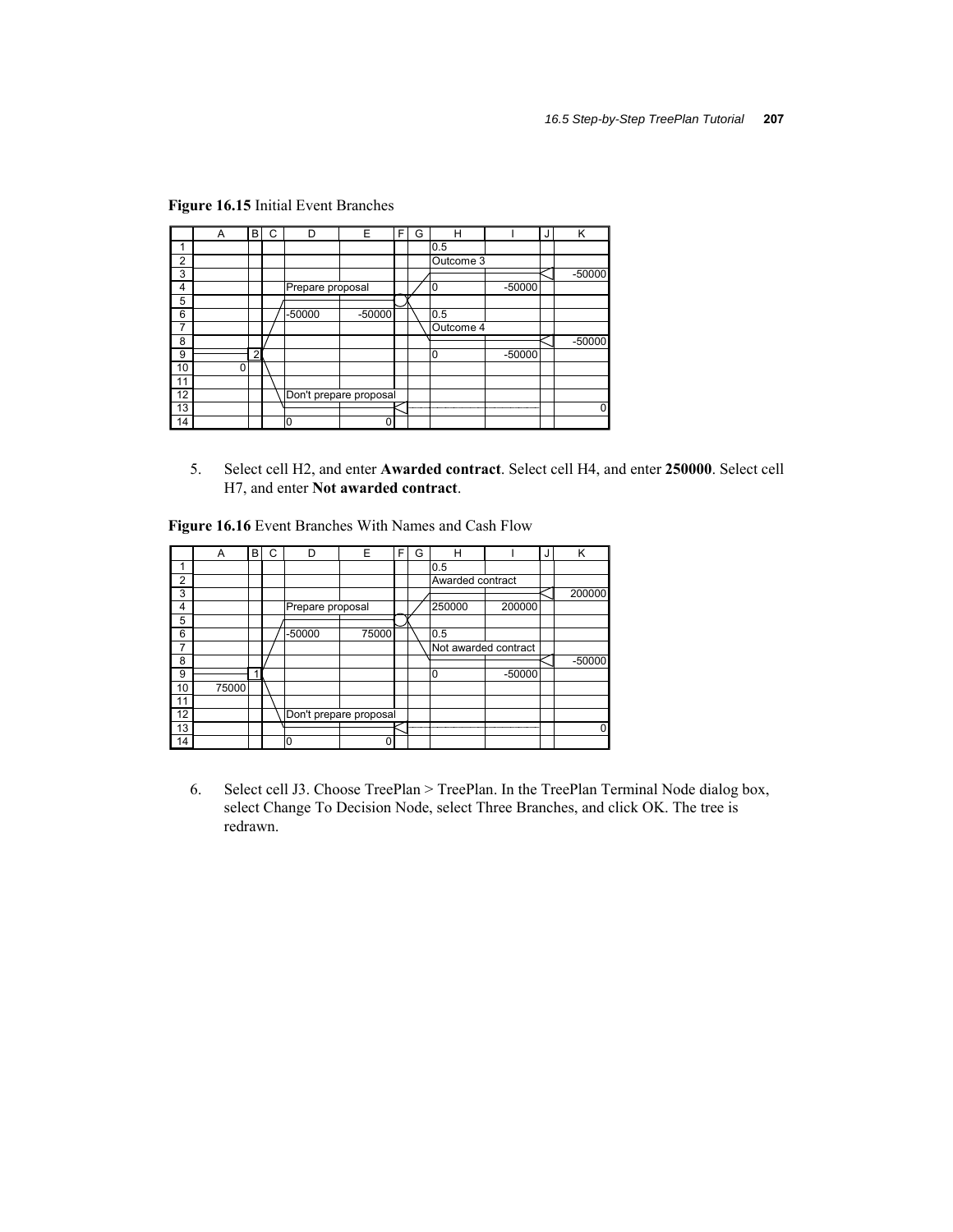|                 | A     | B | C | D                      | E     | F | G | н                    |          | J | Κ |               | M      | N | O            |
|-----------------|-------|---|---|------------------------|-------|---|---|----------------------|----------|---|---|---------------|--------|---|--------------|
| $\mathbf{1}$    |       |   |   |                        |       |   |   |                      |          |   |   |               |        |   |              |
| $\overline{2}$  |       |   |   |                        |       |   |   |                      |          |   |   | Alternative 5 |        |   |              |
| 3               |       |   |   |                        |       |   |   |                      |          |   |   |               |        |   | 200000       |
| 4               |       |   |   |                        |       |   |   |                      |          |   |   | $\mathbf 0$   | 200000 |   |              |
| 5               |       |   |   |                        |       |   |   |                      |          |   |   |               |        |   |              |
| 6               |       |   |   |                        |       |   |   | 0.5                  |          |   |   |               |        |   |              |
| $\overline{7}$  |       |   |   |                        |       |   |   | Awarded contract     |          |   |   | Alternative 6 |        |   |              |
| 8               |       |   |   |                        |       |   |   |                      |          | 1 |   |               |        |   | 200000       |
| 9               |       |   |   |                        |       |   |   | 250000               | 200000   |   |   | 0             | 200000 |   |              |
| 10              |       |   |   |                        |       |   |   |                      |          |   |   |               |        |   |              |
| 11              |       |   |   |                        |       |   |   |                      |          |   |   |               |        |   |              |
| 12              |       |   |   | Prepare proposal       |       |   |   |                      |          |   |   | Alternative 7 |        |   |              |
| 13              |       |   |   |                        |       |   |   |                      |          |   |   |               |        |   | 200000       |
| 14              |       |   |   | -50000                 | 75000 |   |   |                      |          |   |   | 0             | 200000 |   |              |
| 15              |       |   |   |                        |       |   |   |                      |          |   |   |               |        |   |              |
| 16              |       |   |   |                        |       |   |   | 0.5                  |          |   |   |               |        |   |              |
| 17              |       |   |   |                        |       |   |   | Not awarded contract |          |   |   |               |        |   |              |
| 18              |       | 1 |   |                        |       |   |   |                      |          |   |   |               |        |   | $-50000$     |
| 19              | 75000 |   |   |                        |       |   |   | 0                    | $-50000$ |   |   |               |        |   |              |
| 20              |       |   |   |                        |       |   |   |                      |          |   |   |               |        |   |              |
| 21              |       |   |   |                        |       |   |   |                      |          |   |   |               |        |   |              |
| $\overline{22}$ |       |   |   | Don't prepare proposal |       |   |   |                      |          |   |   |               |        |   |              |
| 23              |       |   |   |                        |       |   |   |                      |          |   |   |               |        |   | $\mathbf{0}$ |
| $\overline{24}$ |       |   |   | 0                      | 0     |   |   |                      |          |   |   |               |        |   |              |

**Figure 16.17** Subsequent Decision Branches

 7. Select cell L2, and enter **Use mechanical method**. Select cell L4, and enter **–120000**. Select cell L7, and enter **Try electronic method**. Select cell L9, and enter **–50000**. Select cell L12, and enter **Try magnetic method**. Select cell L14, and enter **–80000**.

**Figure 16.18** Subsequent Decision Branches With Names and Cash Flows

|    | A     | B | C | D                | E                      | F | G | н                    |          | J              | ĸ |                       | M                     | N | $\Omega$    |
|----|-------|---|---|------------------|------------------------|---|---|----------------------|----------|----------------|---|-----------------------|-----------------------|---|-------------|
| 1  |       |   |   |                  |                        |   |   |                      |          |                |   |                       |                       |   |             |
| 2  |       |   |   |                  |                        |   |   |                      |          |                |   |                       | Use mechanical method |   |             |
| 3  |       |   |   |                  |                        |   |   |                      |          |                |   |                       |                       |   | 80000       |
| 4  |       |   |   |                  |                        |   |   |                      |          |                |   | $-120000$             | 80000                 |   |             |
| 5  |       |   |   |                  |                        |   |   |                      |          |                |   |                       |                       |   |             |
| 6  |       |   |   |                  |                        |   |   | 0.5                  |          |                |   |                       |                       |   |             |
| 7  |       |   |   |                  |                        |   |   | Awarded contract     |          |                |   | Try electronic method |                       |   |             |
| 8  |       |   |   |                  |                        |   |   |                      |          | $\overline{2}$ |   |                       |                       |   | 150000      |
| 9  |       |   |   |                  |                        |   |   | 250000               | 150000   |                |   | -50000                | 150000                |   |             |
| 10 |       |   |   |                  |                        |   |   |                      |          |                |   |                       |                       |   |             |
| 11 |       |   |   |                  |                        |   |   |                      |          |                |   |                       |                       |   |             |
| 12 |       |   |   | Prepare proposal |                        |   |   |                      |          |                |   | Try magnetic method   |                       |   |             |
| 13 |       |   |   |                  |                        |   |   |                      |          |                |   |                       |                       |   | 120000      |
| 14 |       |   |   | -50000           | 50000                  |   |   |                      |          |                |   | $-80000$              | 120000                |   |             |
| 15 |       |   |   |                  |                        |   |   |                      |          |                |   |                       |                       |   |             |
| 16 |       |   |   |                  |                        |   |   | 0.5                  |          |                |   |                       |                       |   |             |
| 17 |       |   |   |                  |                        |   |   | Not awarded contract |          |                |   |                       |                       |   |             |
| 18 |       | 1 |   |                  |                        |   |   |                      |          |                |   |                       |                       |   | $-50000$    |
| 19 | 50000 |   |   |                  |                        |   |   | l0                   | $-50000$ |                |   |                       |                       |   |             |
| 20 |       |   |   |                  |                        |   |   |                      |          |                |   |                       |                       |   |             |
| 21 |       |   |   |                  |                        |   |   |                      |          |                |   |                       |                       |   |             |
| 22 |       |   |   |                  | Don't prepare proposal |   |   |                      |          |                |   |                       |                       |   |             |
| 23 |       |   |   |                  |                        |   |   |                      |          |                |   |                       |                       |   | $\mathbf 0$ |
| 24 |       |   |   | $\mathbf 0$      | 0                      |   |   |                      |          |                |   |                       |                       |   |             |

 8. Select cell N8. Choose TreePlan > TreePlan. In the TreePlan Terminal Node dialog box, select Change To Event Node, select Two Branches, and click OK. The tree is redrawn.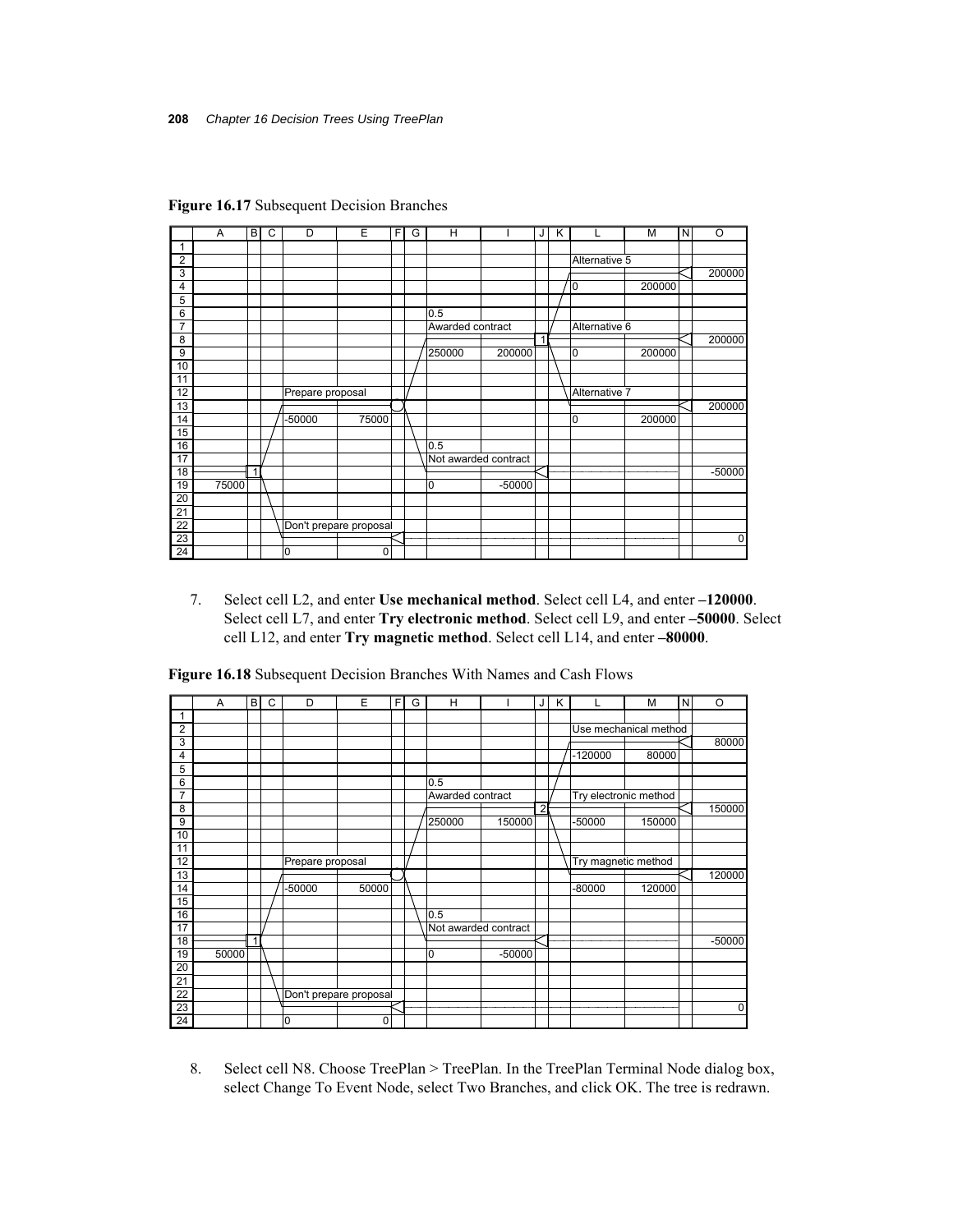|                | A     | B       | $\overline{c}$ | D                | Ε                      | F | G | $\overline{H}$       |          | J              | $\overline{\mathsf{K}}$ | L                     | M      | Z | $\overline{0}$ | P         | Q      | $\overline{R}$ | s           |
|----------------|-------|---------|----------------|------------------|------------------------|---|---|----------------------|----------|----------------|-------------------------|-----------------------|--------|---|----------------|-----------|--------|----------------|-------------|
| 1              |       |         |                |                  |                        |   |   |                      |          |                |                         |                       |        |   |                |           |        |                |             |
| $\overline{2}$ |       |         |                |                  |                        |   |   |                      |          |                |                         | Use mechanical method |        |   |                |           |        |                |             |
| 3              |       |         |                |                  |                        |   |   |                      |          |                |                         |                       |        |   |                |           |        |                | 80000       |
| 4              |       |         |                |                  |                        |   |   |                      |          |                |                         | -120000               | 80000  |   |                |           |        |                |             |
| 5              |       |         |                |                  |                        |   |   |                      |          |                |                         |                       |        |   |                |           |        |                |             |
| 6              |       |         |                |                  |                        |   |   |                      |          |                |                         |                       |        |   |                | 0.5       |        |                |             |
| $\overline{7}$ |       |         |                |                  |                        |   |   |                      |          |                |                         |                       |        |   |                | Outcome 8 |        |                |             |
| 8              |       |         |                |                  |                        |   |   | 0.5                  |          |                |                         |                       |        |   |                |           |        |                | 150000      |
| 9              |       |         |                |                  |                        |   |   | Awarded contract     |          |                |                         | Try electronic method |        |   |                | 0         | 150000 |                |             |
| 10             |       |         |                |                  |                        |   |   |                      |          | $\overline{2}$ |                         |                       |        |   |                |           |        |                |             |
| 11             |       |         |                |                  |                        |   |   | 250000               | 150000   |                |                         | $-50000$              | 150000 |   |                | 0.5       |        |                |             |
| 12             |       |         |                |                  |                        |   |   |                      |          |                |                         |                       |        |   |                | Outcome 9 |        |                |             |
| 13             |       |         |                |                  |                        |   |   |                      |          |                |                         |                       |        |   |                |           |        |                | 150000      |
| 14             |       |         |                |                  |                        |   |   |                      |          |                |                         |                       |        |   |                | 0         | 150000 |                |             |
| 15             |       |         |                | Prepare proposal |                        |   |   |                      |          |                |                         |                       |        |   |                |           |        |                |             |
| 16             |       |         |                |                  |                        |   |   |                      |          |                |                         |                       |        |   |                |           |        |                |             |
| 17             |       |         |                | $-50000$         | 50000                  |   |   |                      |          |                |                         | Try magnetic method   |        |   |                |           |        |                |             |
| 18             |       |         |                |                  |                        |   |   |                      |          |                |                         |                       |        |   |                |           |        |                | 120000      |
| 19             |       |         |                |                  |                        |   |   |                      |          |                |                         | $-80000$              | 120000 |   |                |           |        |                |             |
| 20             |       |         |                |                  |                        |   |   |                      |          |                |                         |                       |        |   |                |           |        |                |             |
| 21             |       |         |                |                  |                        |   |   | 0.5                  |          |                |                         |                       |        |   |                |           |        |                |             |
| 22             |       | $\vert$ |                |                  |                        |   |   | Not awarded contract |          |                |                         |                       |        |   |                |           |        |                |             |
| 23             | 50000 |         |                |                  |                        |   |   |                      |          |                |                         |                       |        |   |                |           |        |                | $-50000$    |
| 24             |       |         |                |                  |                        |   |   | I٥                   | $-50000$ |                |                         |                       |        |   |                |           |        |                |             |
| 25             |       |         |                |                  |                        |   |   |                      |          |                |                         |                       |        |   |                |           |        |                |             |
| 26             |       |         |                |                  |                        |   |   |                      |          |                |                         |                       |        |   |                |           |        |                |             |
| 27             |       |         |                |                  | Don't prepare proposal |   |   |                      |          |                |                         |                       |        |   |                |           |        |                |             |
| 28             |       |         |                |                  |                        |   |   |                      |          |                |                         |                       |        |   |                |           |        |                | $\mathbf 0$ |
| 29             |       |         |                | $\mathbf 0$      | $\mathbf 0$            |   |   |                      |          |                |                         |                       |        |   |                |           |        |                |             |

Figure 16.19 Branches for Electronic Method Uncertainty

 9. Select cell P7, and enter **Electronic success**. Select cell P12, and enter **Electronic failure**. Select cell P14, and enter **–120000**.

**Figure 16.20** Branch Names and Cash Flows for Electronic Method Uncertainty

|                | A     | B | $\overline{c}$ | D                      | Ε        | F | G | H                    |          | J              | $\overline{\mathsf{K}}$ | L                     | M                     | $\overline{N}$ | $\overline{0}$ | P                  | Q      | R | s           |
|----------------|-------|---|----------------|------------------------|----------|---|---|----------------------|----------|----------------|-------------------------|-----------------------|-----------------------|----------------|----------------|--------------------|--------|---|-------------|
| 1              |       |   |                |                        |          |   |   |                      |          |                |                         |                       |                       |                |                |                    |        |   |             |
| $\overline{2}$ |       |   |                |                        |          |   |   |                      |          |                |                         |                       | Use mechanical method |                |                |                    |        |   |             |
| 3              |       |   |                |                        |          |   |   |                      |          |                |                         |                       |                       |                |                |                    |        |   | 80000       |
| 4              |       |   |                |                        |          |   |   |                      |          |                |                         | $-120000$             | 80000                 |                |                |                    |        |   |             |
| 5              |       |   |                |                        |          |   |   |                      |          |                |                         |                       |                       |                |                |                    |        |   |             |
| 6              |       |   |                |                        |          |   |   |                      |          |                |                         |                       |                       |                |                | 0.5                |        |   |             |
| $\overline{7}$ |       |   |                |                        |          |   |   |                      |          |                |                         |                       |                       |                |                | Electronic success |        |   |             |
| 8              |       |   |                |                        |          |   |   | 0.5                  |          |                |                         |                       |                       |                |                |                    |        |   | 150000      |
| 9              |       |   |                |                        |          |   |   | Awarded contract     |          |                |                         | Try electronic method |                       |                |                | $\Omega$           | 150000 |   |             |
| 10             |       |   |                |                        |          |   |   |                      |          | $\overline{3}$ |                         |                       |                       |                |                |                    |        |   |             |
| 11             |       |   |                |                        |          |   |   | 250000               | 120000   |                |                         | $-50000$              | 90000                 |                |                | 0.5                |        |   |             |
| 12             |       |   |                |                        |          |   |   |                      |          |                |                         |                       |                       |                |                | Electronic failure |        |   |             |
| 13             |       |   |                |                        |          |   |   |                      |          |                |                         |                       |                       |                |                |                    |        |   | 30000       |
| 14             |       |   |                |                        |          |   |   |                      |          |                |                         |                       |                       |                |                | $-120000$          | 30000  |   |             |
| 15             |       |   |                | Prepare proposal       |          |   |   |                      |          |                |                         |                       |                       |                |                |                    |        |   |             |
| 16             |       |   |                |                        |          |   |   |                      |          |                |                         |                       |                       |                |                |                    |        |   |             |
| 17             |       |   |                | -50000                 | 35000    |   |   |                      |          |                |                         | Try magnetic method   |                       |                |                |                    |        |   |             |
| 18             |       |   |                |                        |          |   |   |                      |          |                |                         |                       |                       |                |                |                    |        |   | 120000      |
| 19             |       |   |                |                        |          |   |   |                      |          |                |                         | -80000                | 120000                |                |                |                    |        |   |             |
| 20             |       |   |                |                        |          |   |   |                      |          |                |                         |                       |                       |                |                |                    |        |   |             |
| 21             |       |   |                |                        |          |   |   | 10.5                 |          |                |                         |                       |                       |                |                |                    |        |   |             |
| 22             |       | 1 |                |                        |          |   |   | Not awarded contract |          |                |                         |                       |                       |                |                |                    |        |   |             |
| 23             | 35000 |   |                |                        |          |   |   |                      |          |                |                         |                       |                       |                |                |                    |        |   | $-50000$    |
| 24             |       |   |                |                        |          |   |   | $\Omega$             | $-50000$ |                |                         |                       |                       |                |                |                    |        |   |             |
| 25             |       |   |                |                        |          |   |   |                      |          |                |                         |                       |                       |                |                |                    |        |   |             |
| 26             |       |   |                |                        |          |   |   |                      |          |                |                         |                       |                       |                |                |                    |        |   |             |
| 27             |       |   |                | Don't prepare proposal |          |   |   |                      |          |                |                         |                       |                       |                |                |                    |        |   |             |
| 28             |       |   |                |                        |          |   |   |                      |          |                |                         |                       |                       |                |                |                    |        |   | $\mathbf 0$ |
| 29             |       |   |                | Iо                     | $\Omega$ |   |   |                      |          |                |                         |                       |                       |                |                |                    |        |   |             |

 10. Select cell N18. Choose TreePlan > TreePlan. In the TreePlan Terminal Node dialog box, select Change To Event Node, select Two Branches, and click OK. The tree is redrawn.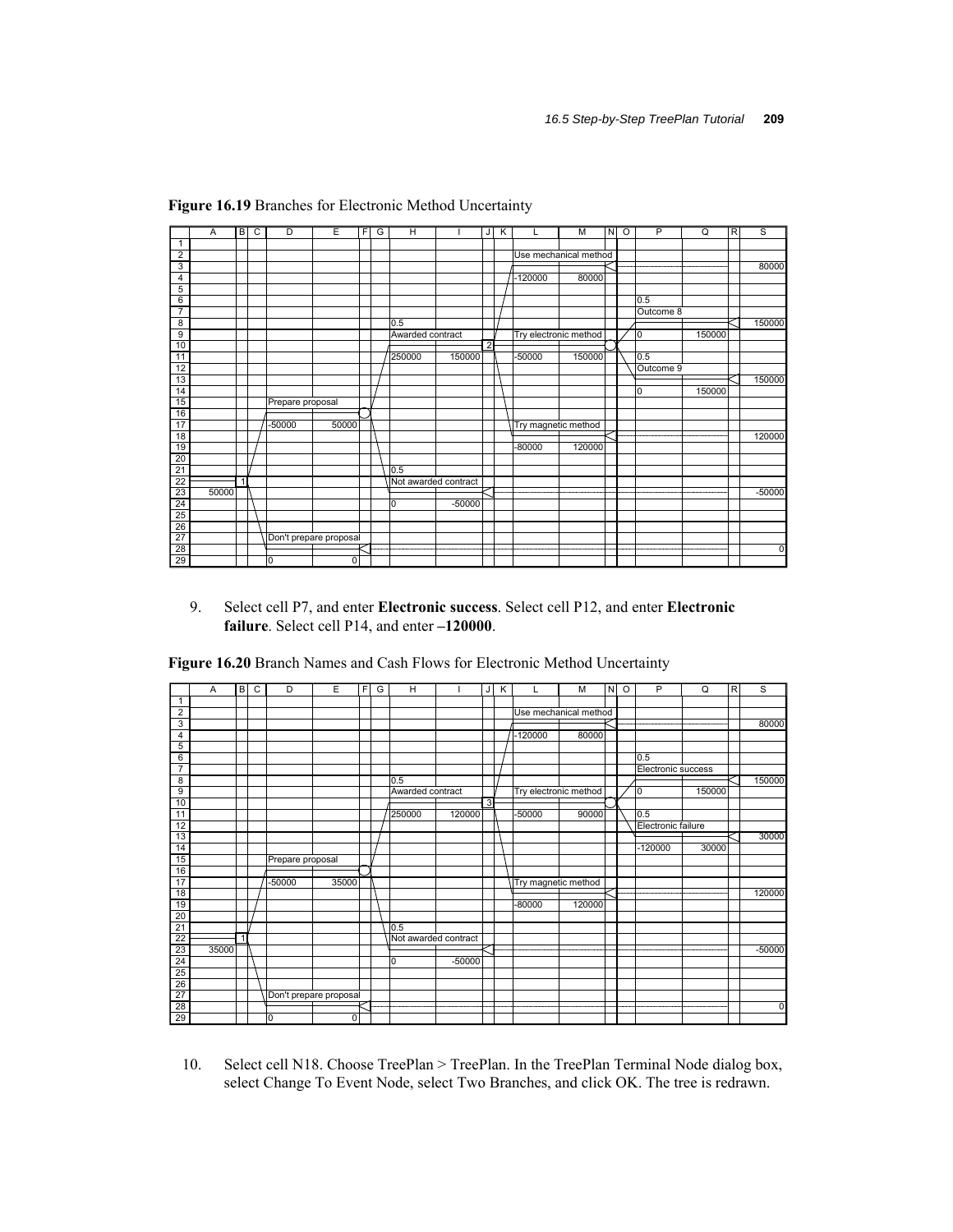|                 | Α     | B       | $\overline{c}$ | D                | Ε                      | $\overline{F}$ | G | $\overline{H}$       |          | J              | K | L                   | M                     | Z | $\circ$ | P                  | Q      | $\overline{R}$ | s        |
|-----------------|-------|---------|----------------|------------------|------------------------|----------------|---|----------------------|----------|----------------|---|---------------------|-----------------------|---|---------|--------------------|--------|----------------|----------|
| 1               |       |         |                |                  |                        |                |   |                      |          |                |   |                     |                       |   |         |                    |        |                |          |
| $\overline{2}$  |       |         |                |                  |                        |                |   |                      |          |                |   |                     | Use mechanical method |   |         |                    |        |                |          |
| 3               |       |         |                |                  |                        |                |   |                      |          |                |   |                     |                       |   |         |                    |        |                | 80000    |
| 4               |       |         |                |                  |                        |                |   |                      |          |                |   | $-120000$           | 80000                 |   |         |                    |        |                |          |
| 5               |       |         |                |                  |                        |                |   |                      |          |                |   |                     |                       |   |         |                    |        |                |          |
| 6               |       |         |                |                  |                        |                |   |                      |          |                |   |                     |                       |   |         | 0.5                |        |                |          |
| $\overline{7}$  |       |         |                |                  |                        |                |   |                      |          |                |   |                     |                       |   |         | Electronic success |        |                |          |
| 8               |       |         |                |                  |                        |                |   |                      |          |                |   |                     |                       |   |         |                    |        |                | 150000   |
| 9               |       |         |                |                  |                        |                |   | 0.5                  |          |                |   |                     | Try electronic method |   |         | 0                  | 150000 |                |          |
| 10              |       |         |                |                  |                        |                |   | Awarded contract     |          |                |   |                     |                       |   |         |                    |        |                |          |
| 11              |       |         |                |                  |                        |                |   |                      |          | $\overline{3}$ |   | $-50000$            | 90000                 |   |         | 0.5                |        |                |          |
| 12              |       |         |                |                  |                        |                |   | 250000               | 120000   |                |   |                     |                       |   |         | Electronic failure |        |                |          |
| 13              |       |         |                |                  |                        |                |   |                      |          |                |   |                     |                       |   |         |                    |        |                | 30000    |
| 14              |       |         |                |                  |                        |                |   |                      |          |                |   |                     |                       |   |         | -120000            | 30000  |                |          |
| 15              |       |         |                |                  |                        |                |   |                      |          |                |   |                     |                       |   |         |                    |        |                |          |
| 16              |       |         |                |                  |                        |                |   |                      |          |                |   |                     |                       |   |         | 0.5                |        |                |          |
| 17              |       |         |                |                  |                        |                |   |                      |          |                |   |                     |                       |   |         | Outcome 10         |        |                |          |
| 18              |       |         |                | Prepare proposal |                        |                |   |                      |          |                |   |                     |                       |   |         |                    |        |                | 120000   |
| 19              |       |         |                |                  |                        |                |   |                      |          |                |   | Try magnetic method |                       |   |         | 0                  | 120000 |                |          |
| $\overline{20}$ |       |         |                | -50000           | 35000                  |                |   |                      |          |                |   |                     |                       |   |         |                    |        |                |          |
| 21              |       |         |                |                  |                        |                |   |                      |          |                |   | $-80000$            | 120000                |   |         | 0.5                |        |                |          |
| $\overline{22}$ |       |         |                |                  |                        |                |   |                      |          |                |   |                     |                       |   |         | Outcome 11         |        |                |          |
| 23              |       |         |                |                  |                        |                |   |                      |          |                |   |                     |                       |   |         |                    |        |                | 120000   |
| 24              |       |         |                |                  |                        |                |   |                      |          |                |   |                     |                       |   |         | 0                  | 120000 |                |          |
| 25              |       |         |                |                  |                        |                |   |                      |          |                |   |                     |                       |   |         |                    |        |                |          |
| 26              |       | $\vert$ |                |                  |                        |                |   | $\overline{0.5}$     |          |                |   |                     |                       |   |         |                    |        |                |          |
| 27              | 35000 |         |                |                  |                        |                |   | Not awarded contract |          |                |   |                     |                       |   |         |                    |        |                |          |
| 28              |       |         |                |                  |                        |                |   |                      |          |                |   |                     |                       |   |         |                    |        |                | $-50000$ |
| 29              |       |         |                |                  |                        |                |   | l0                   | $-50000$ |                |   |                     |                       |   |         |                    |        |                |          |
| 30              |       |         |                |                  |                        |                |   |                      |          |                |   |                     |                       |   |         |                    |        |                |          |
| 31              |       |         |                |                  |                        |                |   |                      |          |                |   |                     |                       |   |         |                    |        |                |          |
| 32              |       |         |                |                  | Don't prepare proposal |                |   |                      |          |                |   |                     |                       |   |         |                    |        |                |          |
| 33              |       |         |                |                  |                        |                |   |                      |          |                |   |                     |                       |   |         |                    |        |                | 0        |
| 34              |       |         |                | $\mathbf 0$      | 0                      |                |   |                      |          |                |   |                     |                       |   |         |                    |        |                |          |

**Figure 16.21** Branches for Magnetic Method Uncertainty

 11. Select cell P16, and enter **.7**. Select cell P17, and enter **Magnetic success**. Select cell P21, and enter **.3**. Select cell P22, and enter **Magnetic failure**. Select cell P24, and enter **–120000**.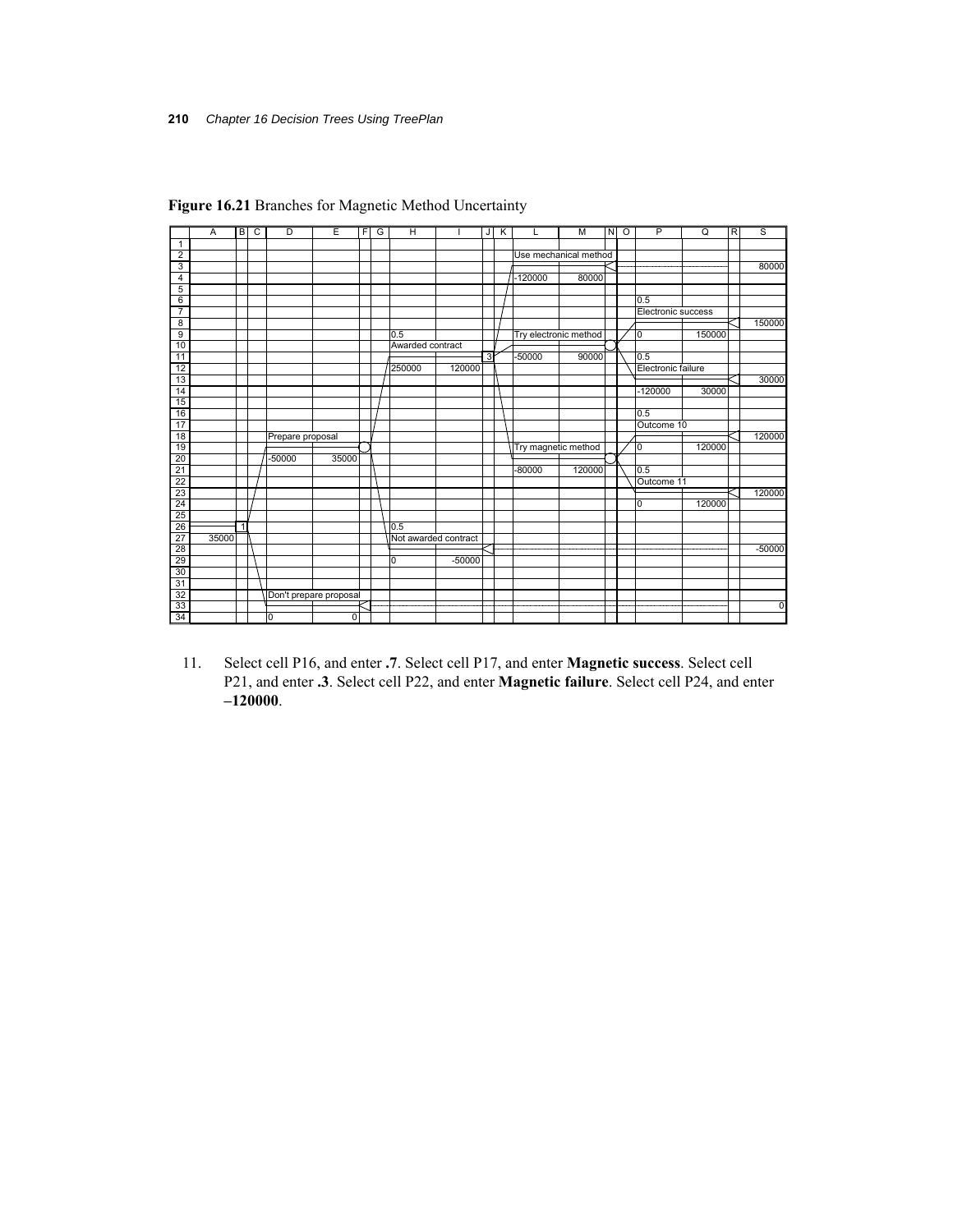|                 | A     | B            | $\overline{c}$ | D                      | E     | F | G | $\overline{H}$   |                      | J              | $\overline{\mathsf{K}}$ | L                     | M                     | N | $\overline{O}$ | P                  | Q           | R | s              |
|-----------------|-------|--------------|----------------|------------------------|-------|---|---|------------------|----------------------|----------------|-------------------------|-----------------------|-----------------------|---|----------------|--------------------|-------------|---|----------------|
| 1               |       |              |                |                        |       |   |   |                  |                      |                |                         |                       |                       |   |                |                    |             |   |                |
| $\overline{2}$  |       |              |                |                        |       |   |   |                  |                      |                |                         |                       | Use mechanical method |   |                |                    |             |   |                |
| 3               |       |              |                |                        |       |   |   |                  |                      |                |                         |                       |                       |   |                |                    |             |   | 80000          |
| 4               |       |              |                |                        |       |   |   |                  |                      |                |                         | $-120000$             | 80000                 |   |                |                    |             |   |                |
| 5               |       |              |                |                        |       |   |   |                  |                      |                |                         |                       |                       |   |                |                    |             |   |                |
| 6               |       |              |                |                        |       |   |   |                  |                      |                |                         |                       |                       |   |                | 0.5                |             |   |                |
| $\overline{7}$  |       |              |                |                        |       |   |   |                  |                      |                |                         |                       |                       |   |                | Electronic success |             |   |                |
| 8               |       |              |                |                        |       |   |   |                  |                      |                |                         |                       |                       |   |                |                    |             |   | 150000         |
| 9               |       |              |                |                        |       |   |   | 0.5              |                      |                |                         | Try electronic method |                       |   |                | $\overline{0}$     | 150000      |   |                |
| 10              |       |              |                |                        |       |   |   | Awarded contract |                      |                |                         |                       |                       |   |                |                    |             |   |                |
| 11              |       |              |                |                        |       |   |   |                  |                      | 2 <sup>1</sup> |                         | $-50000$              | 90000                 |   |                | 0.5                |             |   |                |
| 12              |       |              |                |                        |       |   |   | 250000           | 90000                |                |                         |                       |                       |   |                | Electronic failure |             |   |                |
| 13              |       |              |                |                        |       |   |   |                  |                      |                |                         |                       |                       |   |                |                    |             |   | 30000          |
| 14              |       |              |                |                        |       |   |   |                  |                      |                |                         |                       |                       |   |                | $-120000$          | 30000       |   |                |
| 15              |       |              |                |                        |       |   |   |                  |                      |                |                         |                       |                       |   |                |                    |             |   |                |
| 16              |       |              |                |                        |       |   |   |                  |                      |                |                         |                       |                       |   |                | 0.7                |             |   |                |
| 17              |       |              |                |                        |       |   |   |                  |                      |                |                         |                       |                       |   |                | Magnetic success   |             |   |                |
| 18              |       |              |                | Prepare proposal       |       |   |   |                  |                      |                |                         |                       |                       |   |                |                    |             |   | 120000         |
| 19              |       |              |                |                        |       |   |   |                  |                      |                |                         | Try magnetic method   |                       |   |                | 0                  | 120000      |   |                |
| 20              |       |              |                | $-50000$               | 20000 |   |   |                  |                      |                |                         |                       |                       |   |                |                    |             |   |                |
| 21              |       |              |                |                        |       |   |   |                  |                      |                |                         | $-80000$              | 84000                 |   |                | $\overline{0.3}$   |             |   |                |
| 22              |       |              |                |                        |       |   |   |                  |                      |                |                         |                       |                       |   |                | Magnetic failure   |             |   |                |
| 23              |       |              |                |                        |       |   |   |                  |                      |                |                         |                       |                       |   |                |                    |             |   | $\mathbf 0$    |
| 24              |       |              |                |                        |       |   |   |                  |                      |                |                         |                       |                       |   |                | $-120000$          | $\mathbf 0$ |   |                |
| 25              |       |              |                |                        |       |   |   |                  |                      |                |                         |                       |                       |   |                |                    |             |   |                |
| 26              |       | $\mathbf{1}$ |                |                        |       |   |   | 0.5              |                      |                |                         |                       |                       |   |                |                    |             |   |                |
| 27              | 20000 |              |                |                        |       |   |   |                  | Not awarded contract |                |                         |                       |                       |   |                |                    |             |   |                |
| 28              |       |              |                |                        |       |   |   |                  |                      |                |                         |                       |                       |   |                |                    |             |   | $-50000$       |
| 29              |       |              |                |                        |       |   |   | I٥               | $-50000$             |                |                         |                       |                       |   |                |                    |             |   |                |
| $\overline{30}$ |       |              |                |                        |       |   |   |                  |                      |                |                         |                       |                       |   |                |                    |             |   |                |
| 31              |       |              |                |                        |       |   |   |                  |                      |                |                         |                       |                       |   |                |                    |             |   |                |
| 32              |       |              |                | Don't prepare proposal |       |   |   |                  |                      |                |                         |                       |                       |   |                |                    |             |   |                |
| 33              |       |              |                |                        |       |   |   |                  |                      |                |                         |                       |                       |   |                |                    |             |   | $\overline{0}$ |
| 34              |       |              |                | I٥                     | 0     |   |   |                  |                      |                |                         |                       |                       |   |                |                    |             |   |                |

#### **Figure 16.22** Complete Diagram Before Formatting

12. Rename the sheet tab **Original**. Save the workbook.

#### **Interpreting the Results**

The \$30,000 terminal value on the far right of the diagram in cell S13 is associated with the following scenario:

**Figure 16.23** Evaluation of a Scenario

| Branch Type | <b>Branch Name</b>                         | Cash Flow    |
|-------------|--------------------------------------------|--------------|
| Decision    | Prepare proposal                           | $-$ \$50,000 |
| Event       | Awarded contract                           | \$250,000    |
| Decision    | Try electronic method                      | $-$ \$50,000 |
| Event       | Electronic failure (Use mechanical method) | $-$120,000$  |
|             | Terminal value                             | \$30,000     |

TreePlan put the formula =SUM(P14,L11,H12,D20) into cell S13 for determining the terminal value.

Other formulas, called rollback formulas, are in cells below and to the left of each node. These formulas are used to determine the optimal choice at each decision node.

In cell B26, a formula displays 1, indicating that the first branch is the optimal choice. Thus, the initial choice is to prepare the proposal. In cell J11, a formula displays 2, indicating that the second branch (numbered 1, 2, and 3, from top to bottom) is the optimal choice. If awarded the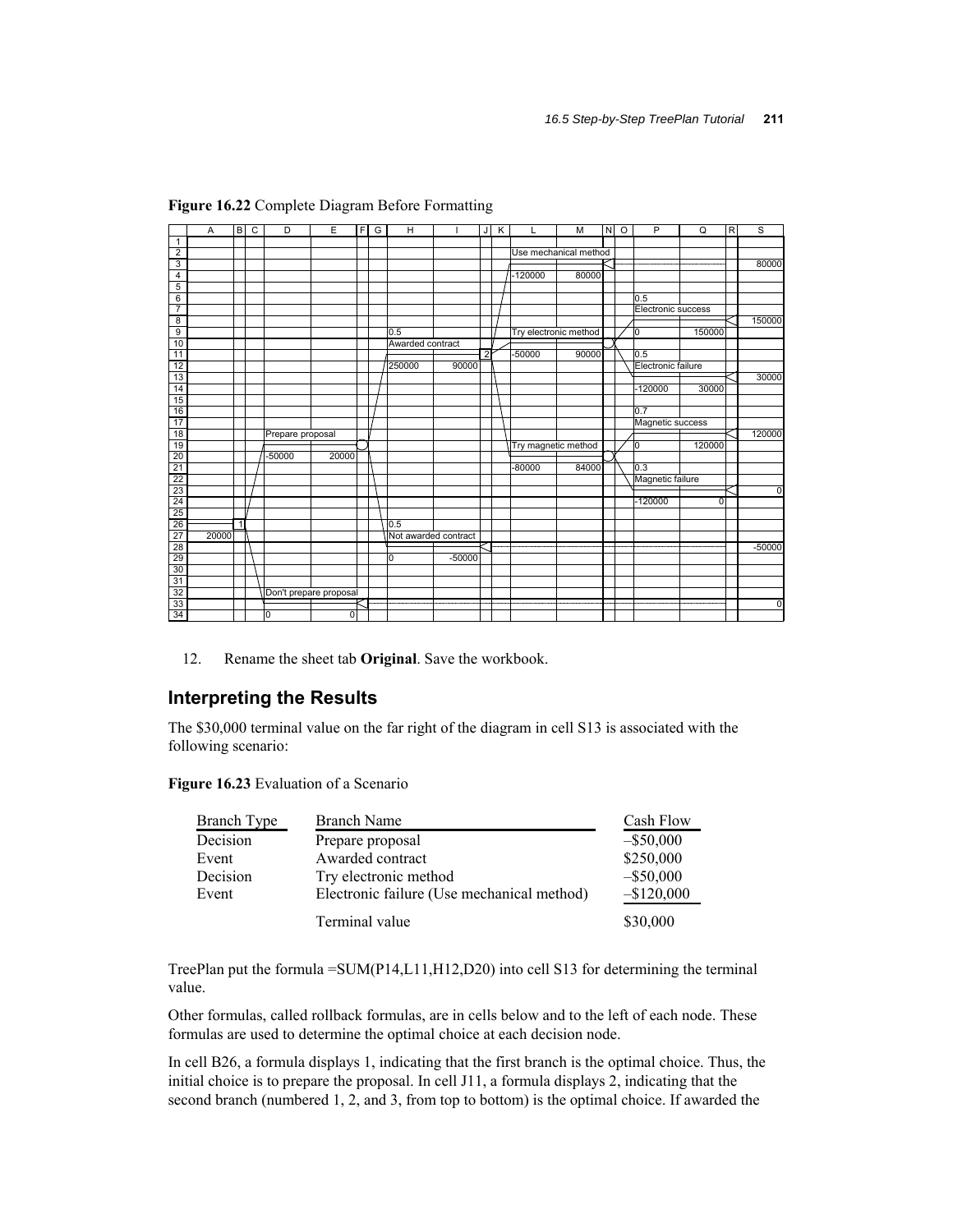contract, DriveTek should try the electronic method. A subsequent chapter provides more details about interpretation.

#### **F Formatting the Tree D Diagram**

The following steps show how to use TreePlan and Excel features to format the tree diagram. You may choose to use other formats for your own tree diagrams.

- 13. Right-click the sheet tab, and choose Move Or Copy from the shortcut menu. In the lower left corner of the Move Or Copy dialog box, check the Create A Copy box, and click OK.
- 14. On sheet Original (2), if the probabilities are not left-aligned, select cell H9. Choose TreePlan > TreePlan. In the TreePlan Select dialog box, verify that the option button for Cells and the Branch Probability checkbox are selected, and click OK. With all probability cells selected, click the Align Left button.

| $\epsilon$ Cells                   | <b>C</b> Shapes    | C Columns               |
|------------------------------------|--------------------|-------------------------|
| Monetary values                    | Nodes ·            | Content                 |
| Branch cash flow                   | Decision node      | $N$ ode                 |
| $\Box$ Terminal value              | $\Box$ Event node  | $\Box$ Diagonal line    |
| Rollback CE value                  | Terminal node      | Branch left-side        |
| $\triangledown$ Branch probability | - Branches         | □ Branch right-side     |
| Rollback utility                   | □ Horizontal line  | $\Gamma$ Terminal value |
| Branch name                        | Diagonal line      |                         |
| Rollback choice                    | Terminal connector |                         |
| OK                                 | Cancel<br>Help     | Options                 |

#### Figure 16.24 TreePlan Select Dialog Box

15. Select cell H12. Choose TreePlan > TreePlan. In the TreePlan Select dialog box, verify that the option button for Cells and Branch Cash Flow checkbox are selected, and click OK. With all branch cash flow cells selected, if the cash flows are not left-aligned, click the Align Left button. With those cells still selected, choose Home > Format > Format Cells. In the Format Cells dialog box, click the Number tab. In the Category list box, choose Currency; type  $\theta$  (zero) for Decimal Places; select \$ in the Symbol list box; select -\$1,234 for Negative Numbers. Click OK.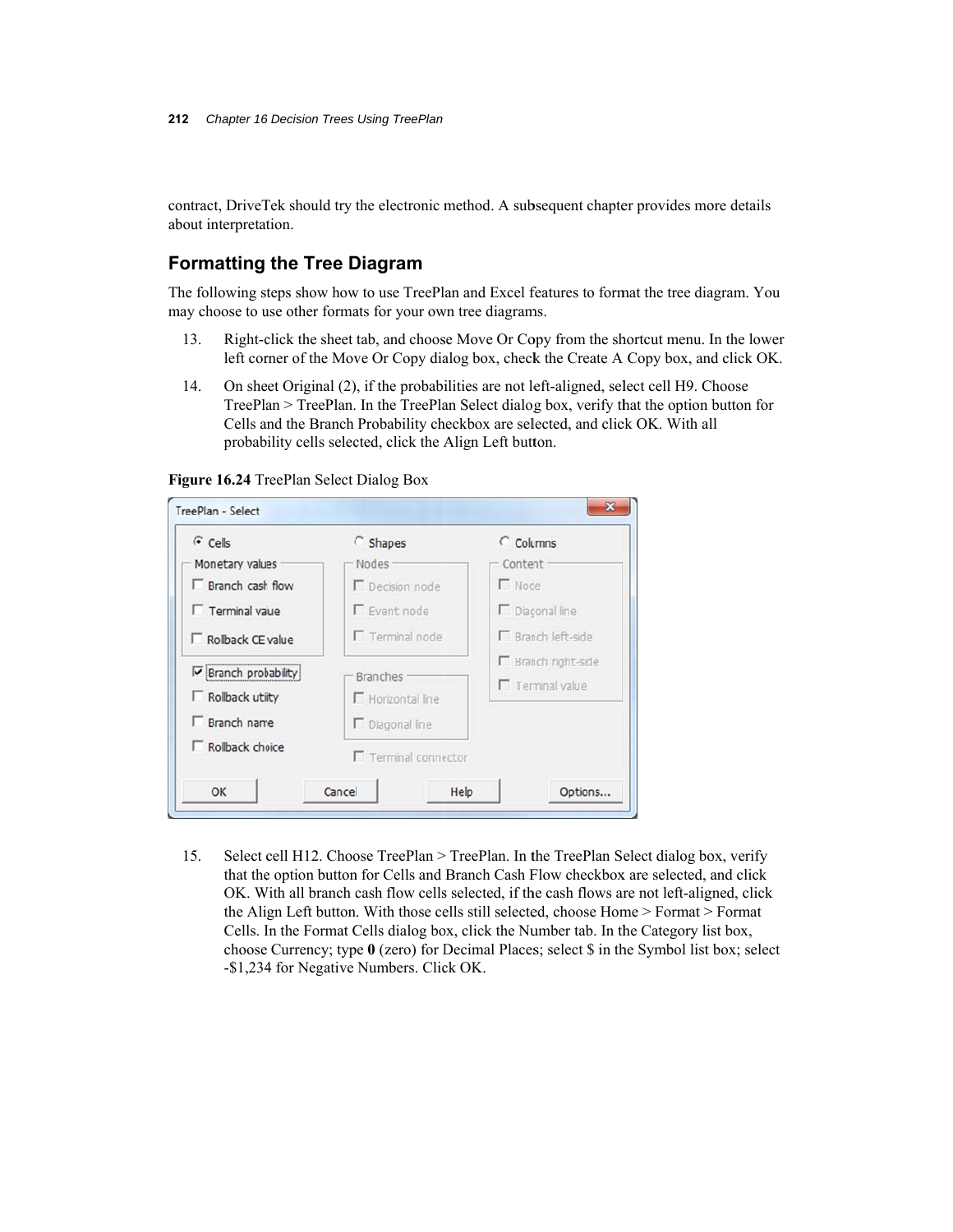| <b>Number</b>                                                                                                                                 |                                              |                              |                                                                                |    | Alignment   Font   Border   Patterns   Protection                               |
|-----------------------------------------------------------------------------------------------------------------------------------------------|----------------------------------------------|------------------------------|--------------------------------------------------------------------------------|----|---------------------------------------------------------------------------------|
| Category:<br>General<br>Number<br>Currency<br>Accounting<br>Date<br>Time<br>Percentage<br>Fraction<br>Scientific<br>Text<br>Special<br>Custom |                                              | Sample<br>Symbol:<br>\$1,234 | $-$ \$50,000<br>Decimal places:<br>Negative numbers:<br>$-41,234$<br>(41, 234) | ıю | ÷                                                                               |
|                                                                                                                                               | formats to align decimal points in a column. |                              | ( \$1,234)                                                                     | OK | Currency formats are used for general monetary values. Use Accounting<br>Cancel |

- 16. Select cell I12. Choose TreePlan > TreePlan. In the TreePlan Select dialog box, verify that the option button for Cells and the Rollback CE checkbox are selected, and click OK. With all rollback cells selected, choose Format > Cells. Repeat the Currency formatting of step 16 above.
- 17. Select cell S3. Choose TreePlan > TreePlan. In the TreePlan Select dialog box, verify that the opt ion button for Cells and the T Terminal Value e checkbox are e selected, and click OK. With all terminal value cells selected, choose Format > Cells. Repeat the Currency formatting of step 16 above.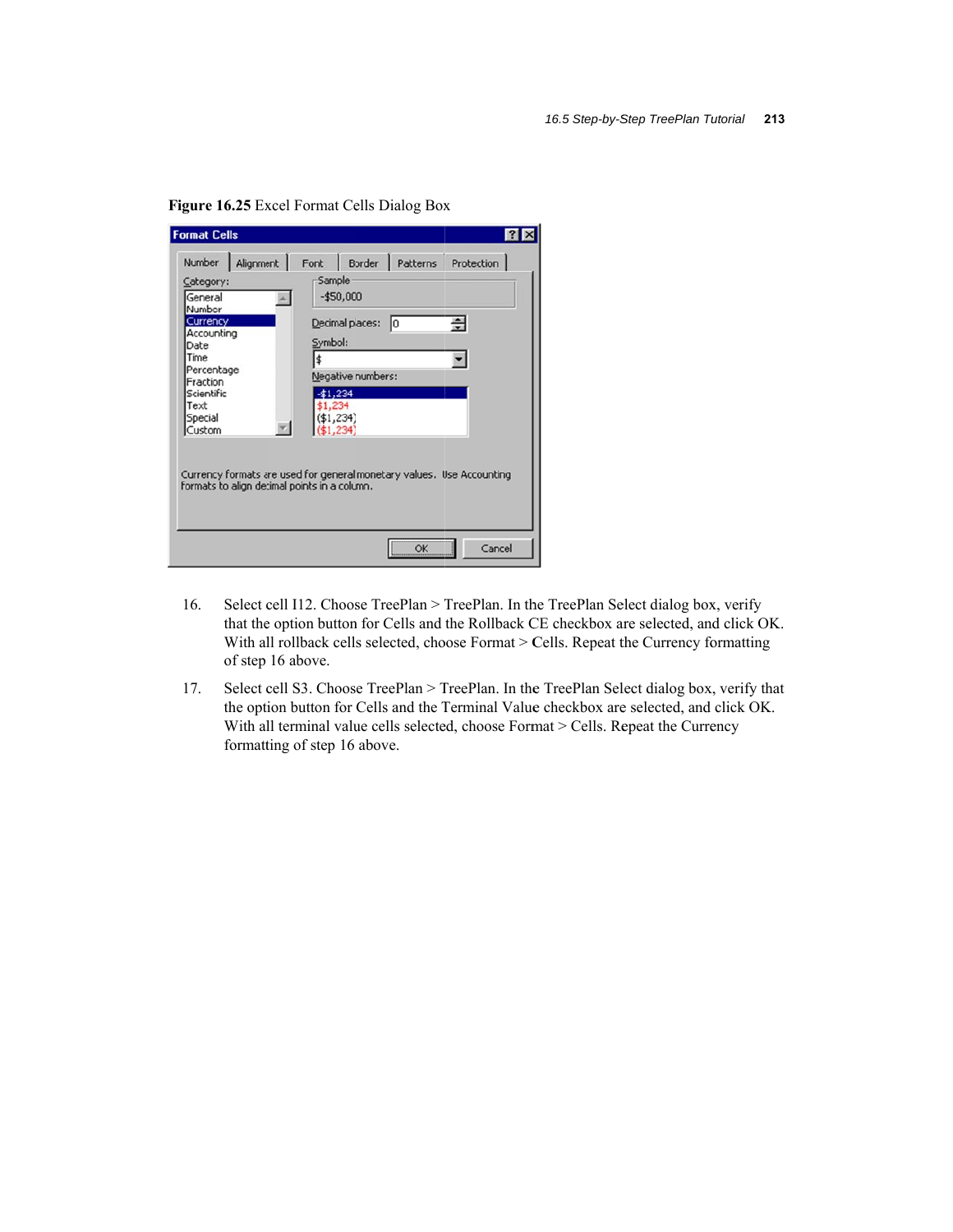|                | $\overline{A}$ | B       | C | D                | E                      | F | G | H                    |            | J              | K | L                     | M        | Z | $\circ$ | P                  | Q         | R. | s          |
|----------------|----------------|---------|---|------------------|------------------------|---|---|----------------------|------------|----------------|---|-----------------------|----------|---|---------|--------------------|-----------|----|------------|
| $\mathbf{1}$   |                |         |   |                  |                        |   |   |                      |            |                |   |                       |          |   |         |                    |           |    |            |
| $\overline{2}$ |                |         |   |                  |                        |   |   |                      |            |                |   | Use mechanical method |          |   |         |                    |           |    |            |
| 3              |                |         |   |                  |                        |   |   |                      |            |                |   |                       |          |   |         |                    |           |    | \$80,000   |
| $\overline{4}$ |                |         |   |                  |                        |   |   |                      |            |                |   | $-$120,000$           | \$80,000 |   |         |                    |           |    |            |
| 5              |                |         |   |                  |                        |   |   |                      |            |                |   |                       |          |   |         |                    |           |    |            |
| 6              |                |         |   |                  |                        |   |   |                      |            |                |   |                       |          |   |         | 0.5                |           |    |            |
| $\overline{7}$ |                |         |   |                  |                        |   |   |                      |            |                |   |                       |          |   |         | Electronic success |           |    |            |
| 8              |                |         |   |                  |                        |   |   |                      |            |                |   |                       |          |   |         |                    |           |    | \$150,000  |
| 9              |                |         |   |                  |                        |   |   | 0.5                  |            |                |   | Try electronic method |          |   |         | \$0                | \$150,000 |    |            |
| 10             |                |         |   |                  |                        |   |   | Awarded contract     |            |                |   |                       |          |   |         |                    |           |    |            |
| 11             |                |         |   |                  |                        |   |   |                      |            | $\overline{2}$ |   | $-$50,000$            | \$90,000 |   |         | 0.5                |           |    |            |
| 12             |                |         |   |                  |                        |   |   | \$250,000            | \$90,000   |                |   |                       |          |   |         | Electronic failure |           |    |            |
| 13             |                |         |   |                  |                        |   |   |                      |            |                |   |                       |          |   |         |                    |           |    | \$30,000   |
| 14             |                |         |   |                  |                        |   |   |                      |            |                |   |                       |          |   |         | $-$120.000$        | \$30,000  |    |            |
| 15             |                |         |   |                  |                        |   |   |                      |            |                |   |                       |          |   |         |                    |           |    |            |
| 16             |                |         |   |                  |                        |   |   |                      |            |                |   |                       |          |   |         | 0.7                |           |    |            |
| 17             |                |         |   |                  |                        |   |   |                      |            |                |   |                       |          |   |         | Magnetic success   |           |    |            |
| 18             |                |         |   | Prepare proposal |                        |   |   |                      |            |                |   |                       |          |   |         |                    |           |    | \$120,000  |
| 19             |                |         |   |                  |                        |   |   |                      |            |                |   | Try magnetic method   |          |   |         | \$0                | \$120,000 |    |            |
| 20             |                |         |   | $-$50,000$       | \$20,000               |   |   |                      |            |                |   |                       |          |   |         |                    |           |    |            |
| 21             |                |         |   |                  |                        |   |   |                      |            |                |   | $-$80,000$            | \$84,000 |   |         | 0.3                |           |    |            |
| 22             |                |         |   |                  |                        |   |   |                      |            |                |   |                       |          |   |         | Magnetic failure   |           |    |            |
| 23             |                |         |   |                  |                        |   |   |                      |            |                |   |                       |          |   |         |                    |           |    | \$0        |
| 24             |                |         |   |                  |                        |   |   |                      |            |                |   |                       |          |   |         | $-$120,000$        | \$0       |    |            |
| 25             |                |         |   |                  |                        |   |   |                      |            |                |   |                       |          |   |         |                    |           |    |            |
| 26             |                | $\vert$ |   |                  |                        |   |   | 0.5                  |            |                |   |                       |          |   |         |                    |           |    |            |
| 27             | \$20,000       |         |   |                  |                        |   |   | Not awarded contract |            |                |   |                       |          |   |         |                    |           |    |            |
| 28             |                |         |   |                  |                        |   |   |                      |            |                |   |                       |          |   |         |                    |           |    | $-$50,000$ |
| 29             |                |         |   |                  |                        |   |   | \$0                  | $-$50,000$ |                |   |                       |          |   |         |                    |           |    |            |
| 30             |                |         |   |                  |                        |   |   |                      |            |                |   |                       |          |   |         |                    |           |    |            |
| 31             |                |         |   |                  |                        |   |   |                      |            |                |   |                       |          |   |         |                    |           |    |            |
| 32             |                |         |   |                  | Don't prepare proposal |   |   |                      |            |                |   |                       |          |   |         |                    |           |    |            |
| 33             |                |         |   |                  |                        |   |   |                      |            |                |   |                       |          |   |         |                    |           |    | \$0        |
| 34             |                |         |   | \$0              | \$0                    |   |   |                      |            |                |   |                       |          |   |         |                    |           |    |            |

**Figure 16.26** Complete DriveTek Decision Tree

 18. Right-click the sheet tab, choose Rename from the shortcut menu, and enter **Formatted**. Save the workbook.

### **Displaying Model Inputs**

When you build a decision tree model, you may want to discuss the model and its assumptions with co-workers or a client. For such communication it may be preferable to hide the results of formulas that show rollback values and decision node choices. The following steps show how to display only the model inputs.

- 19. Right-click the sheet tab, and choose Move Or Copy from the shortcut menu. In the lower left corner of the Move Or Copy dialog box, check the Create A Copy box, and click OK.
- 20. On sheet Formatted (2), select cell B1. Choose TreePlan > TreePlan. In the TreePlan Select dialog box, verify that the option button for Columns and the Node checkbox are selected, and click OK. With all node columns selected, choose Home > Format > Format Cells > Number. In the Category list box, select Custom. Select the entry in the Type edit box, and type **;;;** (three semicolons). Click OK.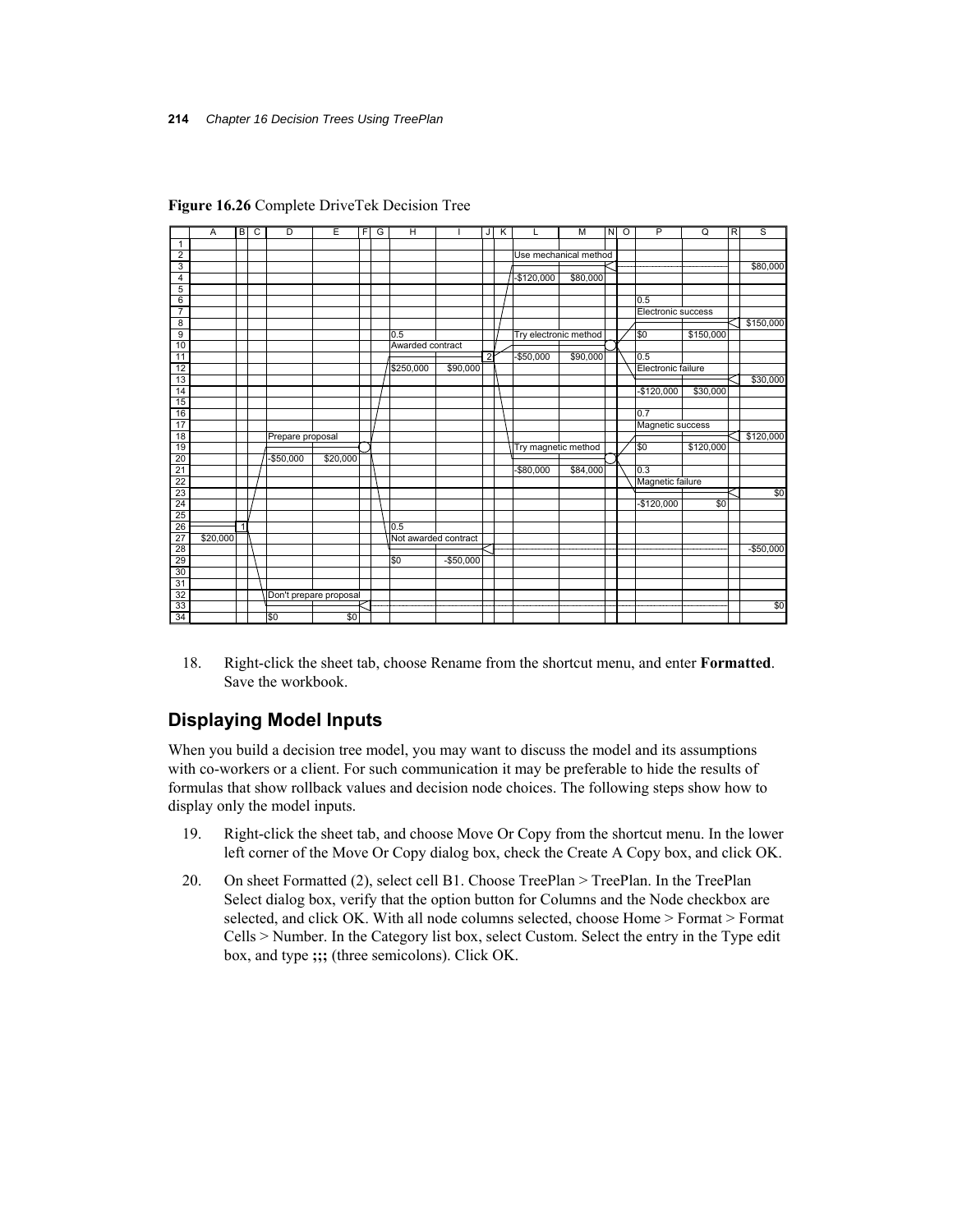| Category:          | Sample                                                                     |
|--------------------|----------------------------------------------------------------------------|
| General<br>Number  |                                                                            |
| Currency           | Lype:                                                                      |
| Accounting         | ززز                                                                        |
| Date<br>Time       | General                                                                    |
| Percentage         | 0                                                                          |
| Fraction           | 0.00                                                                       |
| Scientific<br>Text | #,##0<br>###0.00                                                           |
| Special            | #,##0_);(#,##0)                                                            |
| Custom             | $\#$ , ##0 $;$ [Red](#, ##0)                                               |
| Delete             |                                                                            |
|                    |                                                                            |
| point.             | Type the number format code, using one of the existing codes as a starting |
|                    |                                                                            |
|                    |                                                                            |

Figure 16.27 Excel Format Cells Dialog Box

Explanation: A custom number format has four sections of format codes. The sections are separated by semicolons, and they define the formats for positive numbers, negative numbers, zero values, and text, in that order. When you specify three semicolons without format codes, Excel does not display positive numbers, negative numbers, zero values, or text. The formula remains in the cell, but its result is not displayed. Later, if you want to display the result, you can change the format without having to enter the formula again. Editing an existing format does not delete it. All formats are saved with the workbook unless you explicitly delete a format.

- Select cell A27. Choose TreePlan > TreePlan. In the TreePlan Select dialog box, verify 21. that the option button for Cells and the Rollback CE Value checkbox are selected, and click OK. With all rollback values selected, choose Home > Format > Format Cells > Number. In the Category list box, select Custom. Scroll to the bottom of the Type list box, and select the three-semicolon entry. Click OK.
- 22. Right-click the sheet tab, choose Rename from the shortcut menu, and enter Model Inputs. Save the workbook.

#### **Printing the Tree Diagram**

- 23. The Name Box list box is located just above cell A1. Click the Name Box, and select TreeDiagram.
- 24. To print the tree diagram from Excel, choose Page Layout, and clear the checkbox for Gridlines View. With the tree diagram range selected, choose Page Layout > Print Area > Set Print Area. Then choose File > Print. For this diagram set Landscape Orientation click the option button for Landscape. For Windows, use No Scaling; for Mac, uncheck Scale To Fit. Click the Sheet tab; clear the check box for Gridlines. Click the Print button.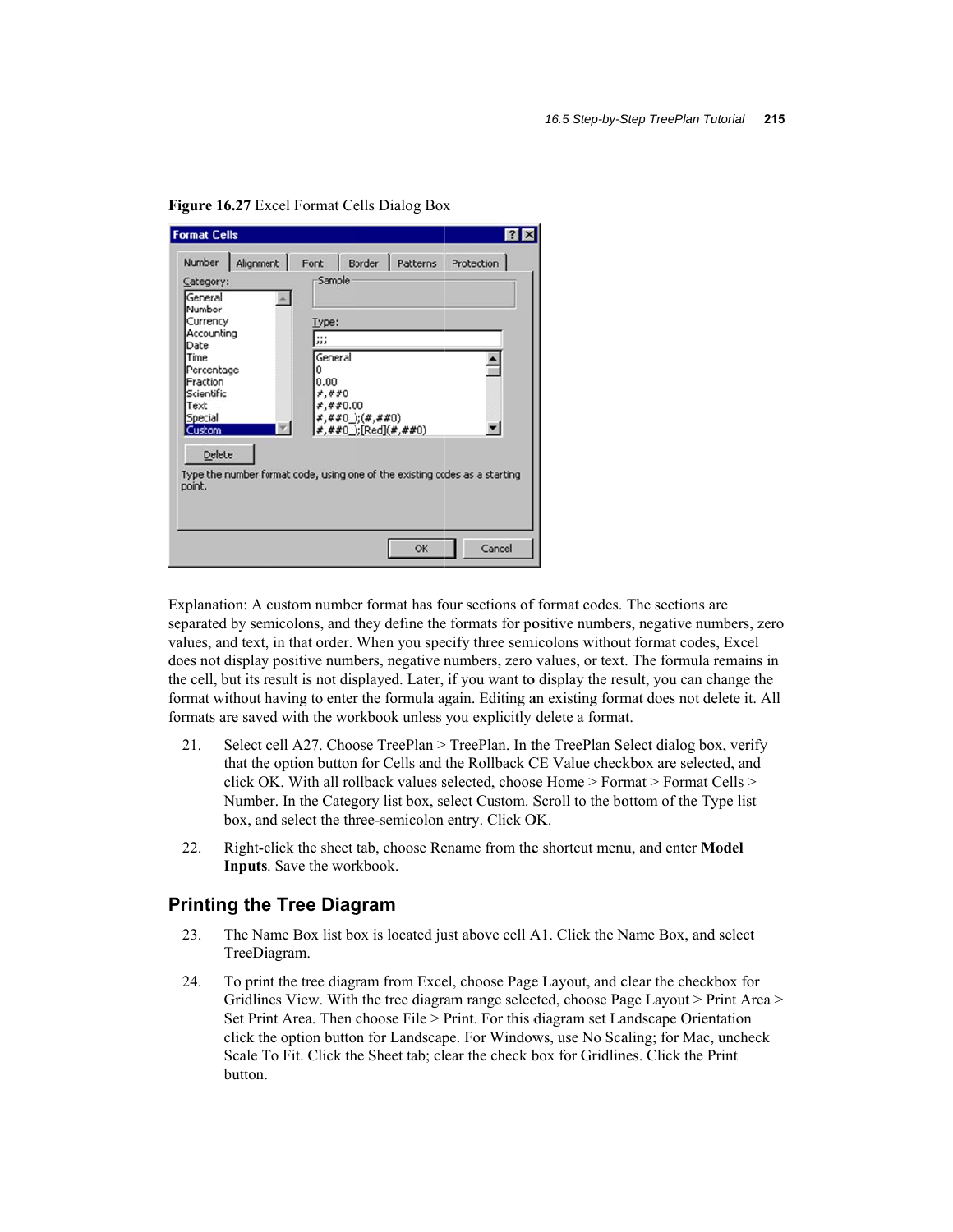25. To print the tree diagram from Word, in Excel select the tree diagram range. On Excel's Page Layout ribbon, uncheck Gridlines View. On Excel's Home ribbon, click (Clipboard) Copy. In Word, select the insertion point, and on Word's Home ribbon, click the (Clipboard) Paste dropdown arrow, and click Paste as Picture.

**Figure 16.28** DriveTek Without Rollback Values



## **Alternative Model**

If you want to emphasize that the time constraint forces DriveTek to use the mechanical approach if they try either of the uncertain approaches and experience a failure, you can change the terminal nodes in cells R13 and R23 to decision nodes, each with a single branch.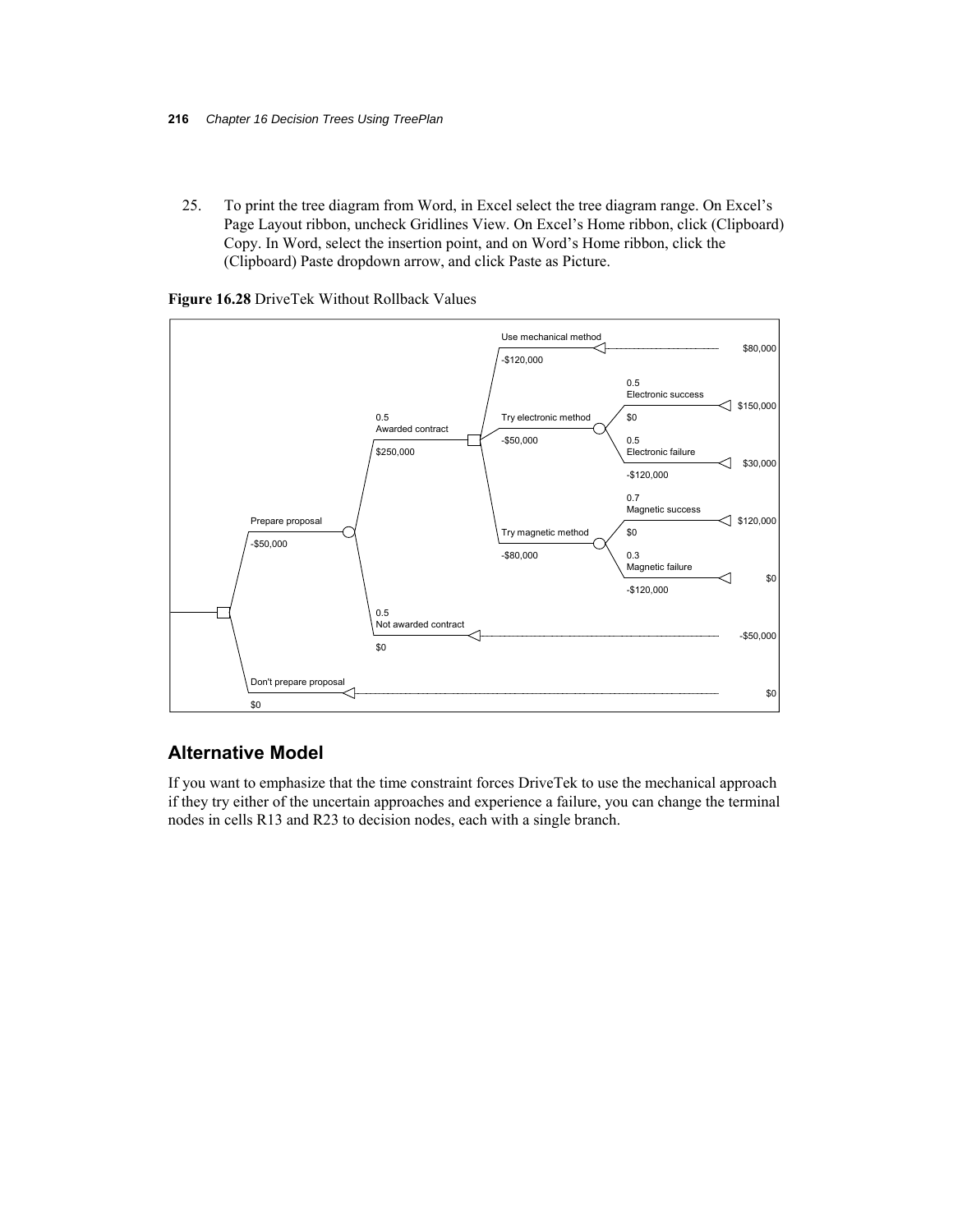



## **16.6 EXPONENTIAL UTILITY AND TREEPLAN**

TreePlan's default is to rollback the tree using expected value (probability-weighted average) at an event node and maximum of successor values at a decision node. If you choose to use exponential utilities in TreePlan's Options dialog box, TreePlan will redraw the decision tree diagram with formulas for computing the utility and certain equivalent at each node.

Figure 16.30 TreePlan Options Dialog Box

| <b>TreePlan - Options</b>                                            |        |
|----------------------------------------------------------------------|--------|
| Certain Equivalents<br>Probability-weighted average (Expected Value) | OK     |
| Exponential risk utility function                                    | Cancel |
| Decision Node Choices<br>Maximize (profits)                          | Select |
| C Minimize (costs)                                                   | Help   |

For the Maximize option with exponential utility, the rollback formulas are  $U = A-B*EXP(X/RT)$  and  $CE = -LN((A-EU)/B)*RT$ , where X and EU are cell references.

For the Minimize option with exponential utility, the formulas are  $U = A-B*EXP(X/RT)$  and  $CE = LN((A-EU)/B)*RT$ .